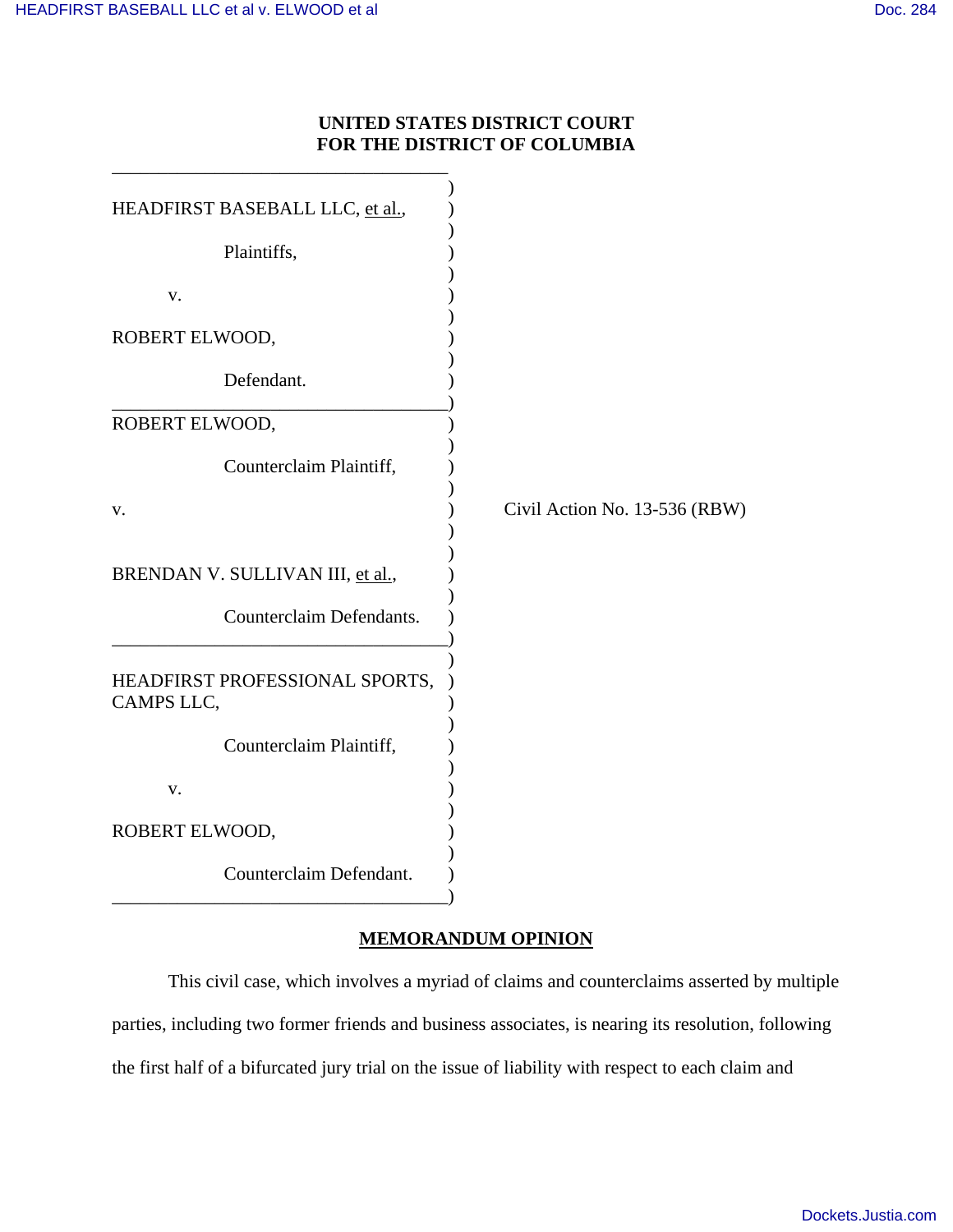counterclaim, with the damages phase of the trial scheduled to commence on March 28, 2017. Currently pending before the Court are three inter-related motions that will determine which claims remain for the damages phase of trial. See generally Headfirst Professional Sports Camps LLC's Motion for Judgment and Proposed Findings of Fact and Conclusions of Law, ECF No. 244 ("Headfirst Prof'l's Mot."); Elwood's Motion for Judgment on Partial Findings as to Headfirst Professional Sports Camps LLC's Counterclaim and Memorandum in Support, ECF No. 222 ("Elwood's Rule 52 Mot."); Brendan Sullivan III and Headfirst Professional Sports Camps LLC's Motion for Judgment as a Matter of Law Regarding Damages, ECF No. 246 ("Pls' Damages Mot."). Upon careful consideration of the parties' submissions,<sup>[1](#page-1-0)</sup> the Court concludes that Headfirst Professional Sports Camps LLC's ("Headfirst Professional") motion for judgment and Elwood's Rule 52 motion must be granted in part and denied in part, and that Brendan Sullivan and Headfirst Professional's motion regarding damages must be granted.

 $\overline{a}$ 

<span id="page-1-0"></span><sup>&</sup>lt;sup>1</sup> In addition to the filings already identified, the Court considered the following submissions in rendering its decision: (1) Headfirst Professional Sports Camps LLC's Proposed Findings of Fact and Conclusions of Law, which is attached as Exhibit A to Headfirst Professional's Motion ("Headfirst Prof'l's Proposed Findings"); (2) Elwood's Memorandum in Opposition to Headfirst Professional Sports Camps LLC's Motion for Judgment and Proposed Findings of Fact & Conclusions of Law ("Elwood's Opp'n to Headfirst Prof'l's Mot."); (3) the Reply in Support of Headfirst Professional Sports Camps LLC's Motion for Judgment and Proposed Findings of Fact & Conclusions of Law ("Headfirst Prof'l's Reply"); (4) Headfirst Professional Sports Camps LLC's Opposition to Elwood's Motion for Judgment on Partial Findings Under Rule 52 ("Headfirst Prof'l's Opp'n to Elwood's Rule 52 Mot."); (5) Elwood's Opposition to Brendan Sullivan III and Headfirst Professional Sports Camps LLC's Motion for Judgment as a Matter of Law Regarding Damages ("Elwood's Opp'n to Pls.' Damages Mot."); (6) the Reply in Support of Brendan Sullivan III and Headfirst Professional Sports Camps LLC's Motion for Judgment as a Matter of Law Regarding Damages ("Pls.' Damages Mot. Reply"); (7) Brendan V. Sullivan III and Headfirst Professional Sports Camps LLC's Supplemental Brief Regarding Beacon Theatres v. Westover ("Pls.' Supp. Mem."); (8) the Supplemental Memorandum Regarding Beacon Theatres v. Westover in Further Opposition to Sullivan and Headfirst Professional Sports Camps LLC's Motion for Judgment as a Matter of Law Regarding Damages ("Elwood's Supp. Mem."); (9) Brendan V. Sullivan III and Headfirst Professional Sports Camps LLC's Reply Supplemental Brief Regarding Beacon Theatres v. Westover ("Pls.' Supp. Reply"); (10) the Answer to Second Amended Complaint of Sullivan, Headfirst Baseball, and Headfirst Camps, Elwood's Amended Counterclaim, and Jury Demand ("Elwood's Am. Countercl."); (11) Headfirst Professional Sports Camps LLC's Answer, Affirmative Defenses, and Counterclaim to the Counterclaim Submitted by Robert Elwood ("Headfirst Prof'l's Countercl."); (12) Elwood's Motion for Leave to File Second Amended Complaint Against Sullivan and Headfirst Professional Sports Camps LLC and Memorandum in Support ("Elwood's Mot. to Amend"); (13) the Transcript of the February 2, 2017 Motions Hearing, ECF No. 278 ("Feb. 2, 2017 Hearing Tr."); (14) the Transcript of the December 9, 2016 Status Conference ("Dec. 9, 2016 Hearing Tr."); (15) the various trial transcripts generated in this case, which will be cited herein in the following format: "[date] [AM/PM] Trial Tr."; and (16) the jury's Verdict Form.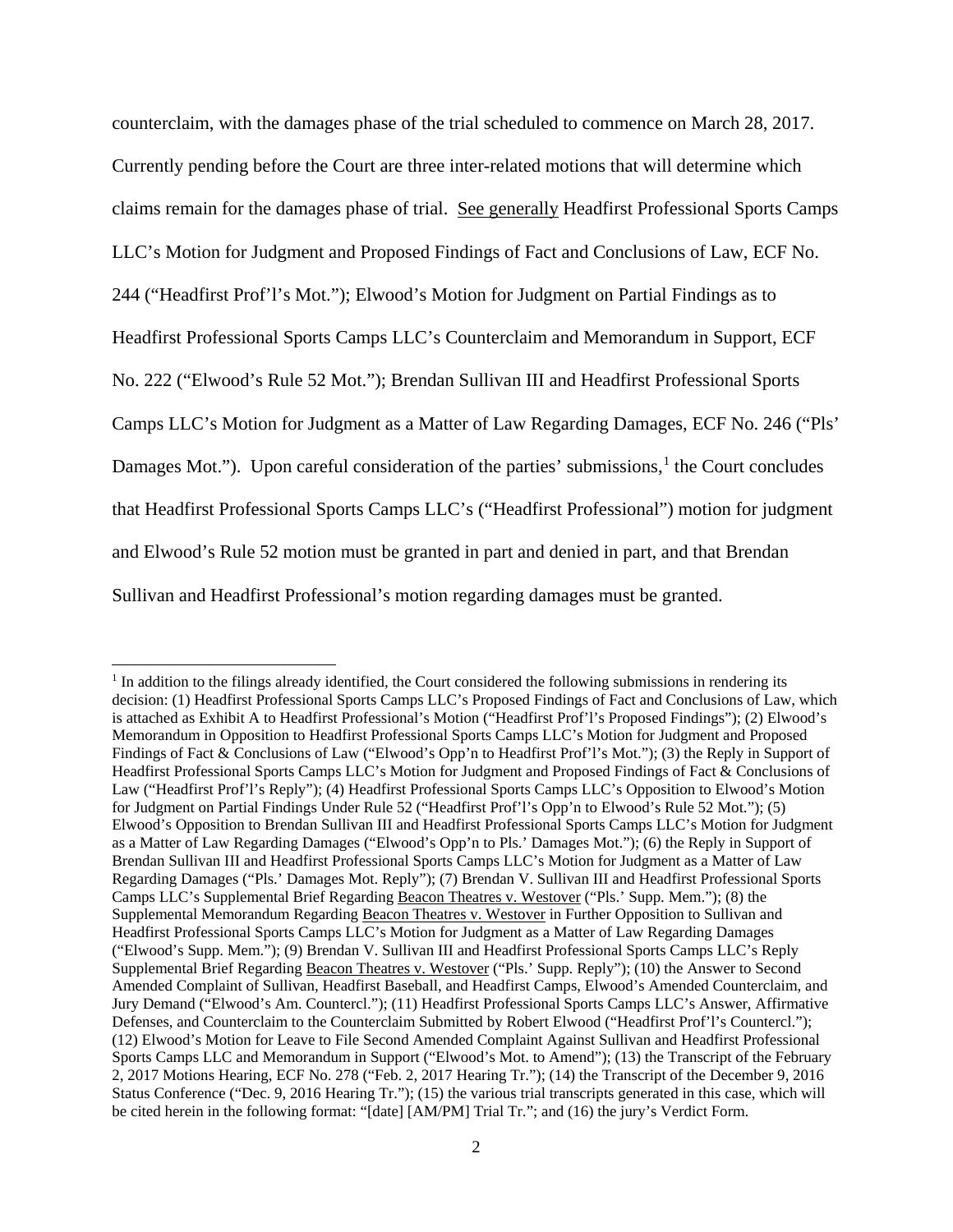#### **I. BACKGROUND**

The Court's detailed findings of fact are set forth herein, infra Part III.A.1; however, for purposes of resolving the several pending motions, an overview of the history of this dispute prior to this Court's involvement, and a summary of the jury's verdict in the liability phase of the trial, are useful.

#### **A. Proceedings in Superior Court**

 $\overline{a}$ 

On May 3, 2013, Headfirst Professional filed a lawsuit against Robert Elwood ("Elwood") in the Superior Court of the District of Columbia ("Superior Court"), which included a motion for a preliminary injunction. See Docket Sheet, Headfirst Professional Sports Camps LLC v. Robert Elwood, Case No. 2013 CA 003108 B. On July 10, 2013, Headfirst Professional voluntarily dismissed that lawsuit, and simultaneously filed a new lawsuit in the Superior Court, but did not seek injunctive relief in the new case. See Docket Sheet, Headfirst Professional Sports Camps LLC v. Robert Elwood, Case No. CA 004682 B; Feb. 2, 2017 Hearing Tr. at 25:2– 4.[2](#page-2-0)

Meanwhile, Brendan Sullivan III ("Sullivan"), Headfirst Camps LLC ("Headfirst Camps"), and Headfirst Baseball LLC ("Headfirst Baseball"), initiated this lawsuit against Elwood on April 21, 2013. Complaint, ECF No. 1 (Apr. 21, 2013). Elwood then filed a counterclaim against Sullivan and Headfirst Professional, thus bringing Headfirst Professional into this lawsuit as a party. See generally Elwood's Am. Countercl. The Superior Court case initiated by Sullivan and Headfirst Professional was stayed and has remained in that status

<span id="page-2-0"></span><sup>&</sup>lt;sup>2</sup> The Court takes judicial notice, as it can, of the Superior Court proceedings. See, e.g., Dupree v. Jefferson, 666 F.2d 606, 608 n.1 (D.C. Cir. 1981) (noting that the court has the "authority to judicially notice related proceedings in other courts").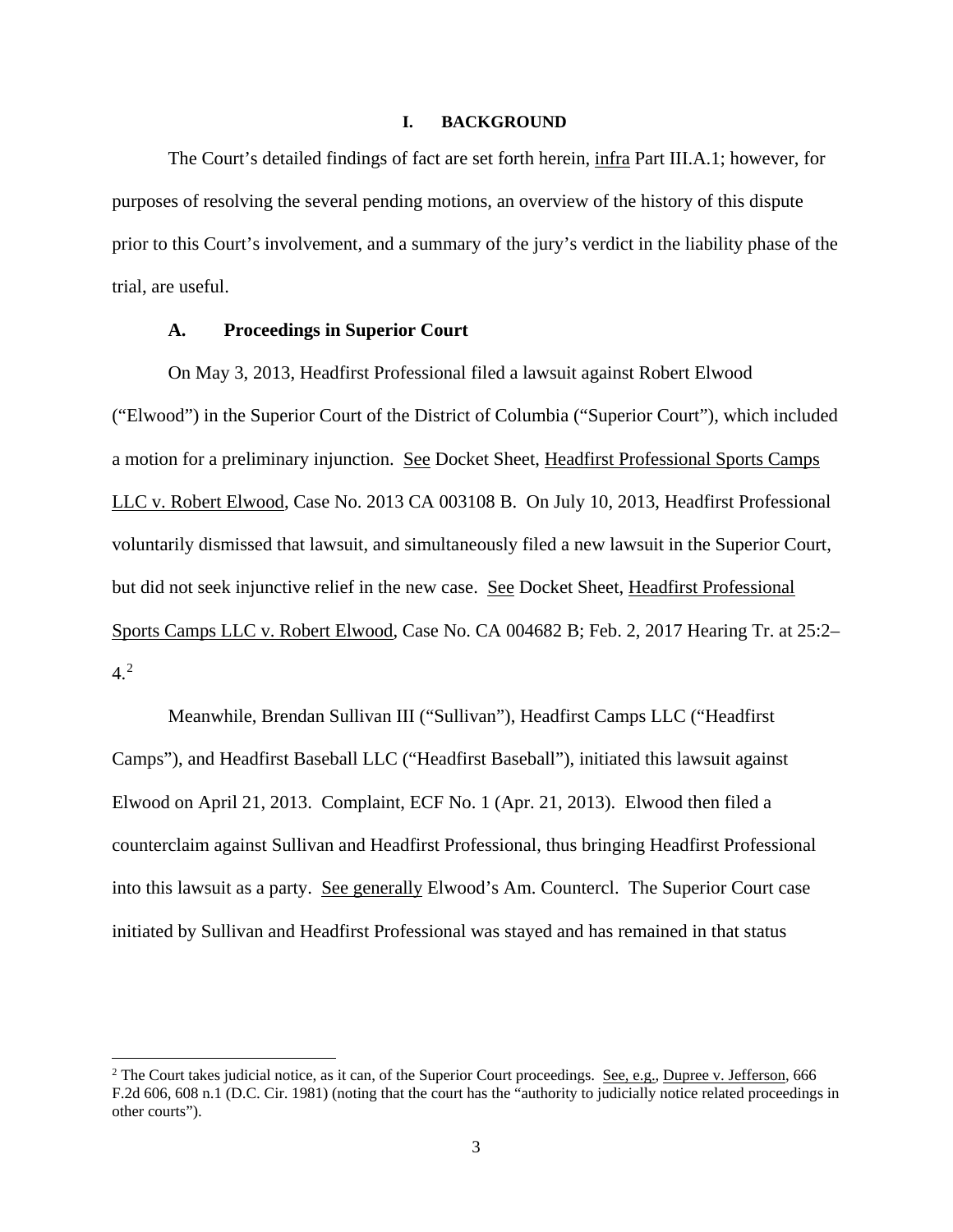pending the resolution of the parties' dispute in this Court. See Docket Sheet, Headfirst Professional Sports Camps LLC v. Robert Elwood, Case No. CA 004682 B.

#### **B. The Jury's Liability Phase Verdict**

Of utmost relevance to the resolution of the pending motions are the following jury findings: First, the jury found in favor of Elwood on his claim that a Headfirst partnership existed between him and Sullivan and that each owns a 50% share in that partnership. Verdict Form (Questions  $3 \& 4$  and the jury's verdict). The jury also found that by excluding Elwood from managing Headfirst Professional in December 2012, Sullivan and Headfirst Professional breached their obligations owed to Elwood under the Headfirst Professional operating agreement. Id. (Questions 10  $& 11$  and the jury's verdict). However, the jury determined that Elwood's conversion of Headfirst Baseball's and Headfirst Camps' funds, which occurred prior to Elwood's termination, constituted a breach of the Headfirst Professional operating agreement's implied covenant of good faith and fair dealing. Id. (Question 12 and the jury's verdict). Finally, the jury also concluded that Sullivan and Headfirst Professional violated the District of Columbia Limited Liability Company Act by excluding Elwood from the management of Headfirst Professional. Id. (Questions 13 & 14 and the jury's verdict).

#### **II. STANDARDS OF REVIEW**

#### **A. Rule 50 Motions**

Pursuant to Federal Rule of Civil Procedure 50(a), the Court may grant a motion for judgment as a matter of law if "a reasonable jury would not have a legally sufficient evidentiary basis to find for the party on that issue." Fed. R. Civ. P. 50(a)(1). "[A] court may not assess the credibility of witnesses or weigh the evidence" when considering such a motion, Hayman v. Nat'l Acad. of Scis., 23 F.3d 535, 537 (D.C. Cir. 1994), and the Court must consider the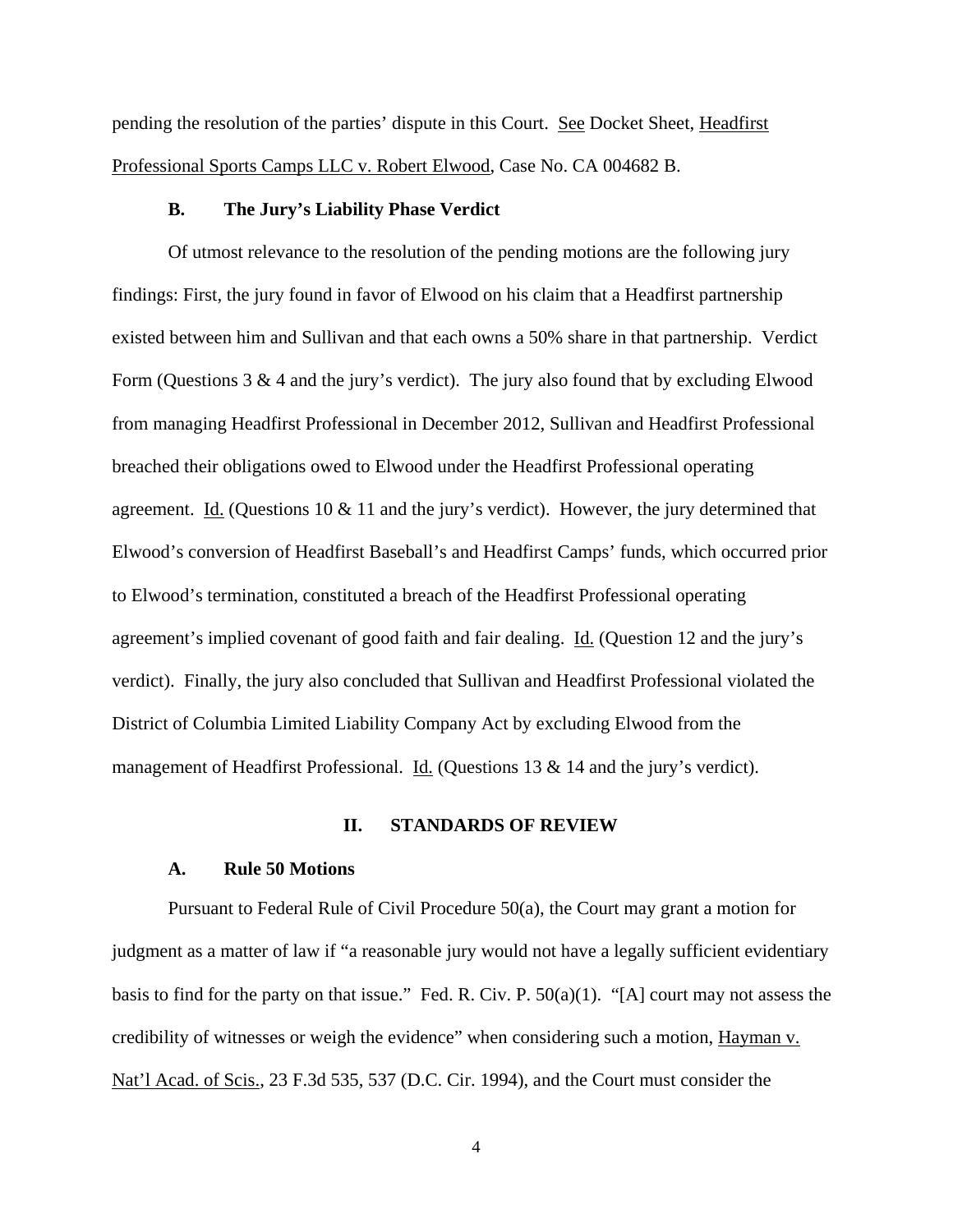evidence in the light most favorable to the non-moving party, see McGill v. Munoz, 203 F.3d 843, 845 (D.C. Cir. 2000) ("Judgment as a matter of law is appropriate only if 'the evidence and all reasonable inferences that can be drawn therefrom are so one-sided that reasonable men and women could not' have reached a verdict in [the non-moving party's] favor." (quoting Duncan v. Wash. Metro Area Transit Auth., 201 F.3d 482, 485 (D.C. Cir. 2000))).

That is not to say, however, that a mere scintilla of evidence will defeat a Rule 50 motion. "The question is not whether there is literally no evidence supporting the party against whom the motion is directed but whether there is evidence upon which the jury might reasonably find a verdict for that party."

Robinson v. Wash. Metro. Area Transit Auth., 941 F. Supp. 2d 61, 67 (D.D.C. 2013) (quoting

9B Wright & Miller, Federal Practice and Procedure § 2524 (3d ed. 2008)), aff'd, 774 F.3d 33

(D.C. Cir. 2014).

## **B. Rule 52 Motions**

Federal Rule of Civil Procedure 52 provides that

[i]n an action tried on the facts without a jury or with an advisory jury, the court must find the facts specially and state its conclusions of law separately. The findings and conclusions may be stated on the record after the close of the evidence or may appear in an opinion or a memorandum of decision filed by the court.

Fed. R. Civ. P. 52(a). Further,

[i]f a party has been fully heard on an issue during a nonjury trial and the court finds against the party on that issue, the court may enter judgment against the party on a claim or defense that, under the controlling law, can be maintained or defeated only with a favorable finding on that issue.

Fed. R. Civ. P. 52(c). "A judgment on partial findings must be supported by findings of fact and conclusions of law as required by Rule  $52(a)$ ." Id. "In its determination of a motion made in accordance with Rule 52(c), 'a district court may not draw any special inferences in favor of the non-movant'; rather, 'the court must weigh the evidence, resolve any conflicts in it, and decide where the preponderance lies.'" Burke v. Record Press, Inc., 951 F. Supp. 2d 26, 31 (D.D.C.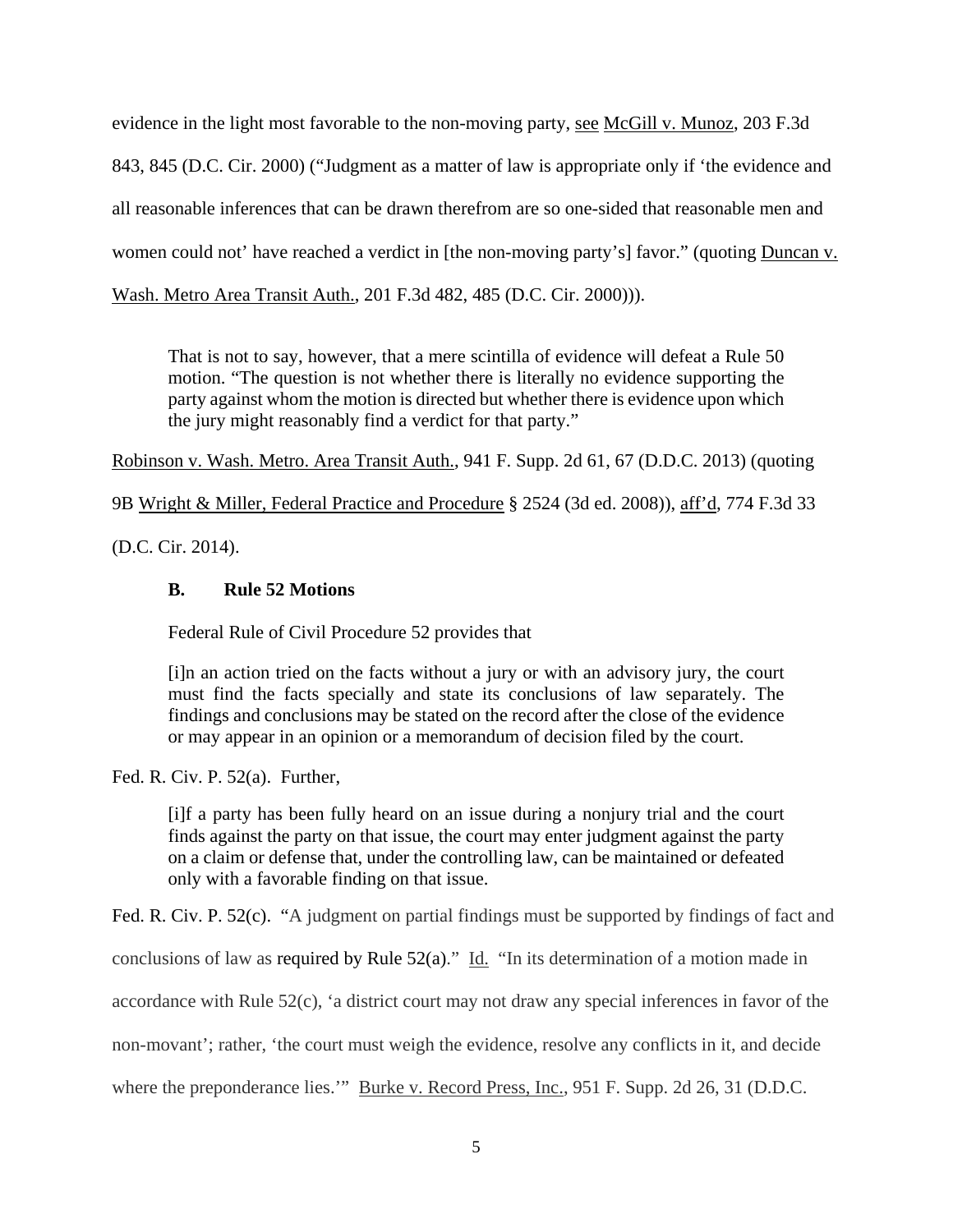2013) (quoting United States ex rel. Ervin & Assocs. v. Hamilton Sec. Grp., 298 F. Supp. 2d 91, 92–93 (D.D.C. 2004)).

### **III. ANALYSIS**

#### **A. Headfirst Professional's Rule 52(a) and Elwood's Rule 52(c) Motions**

#### **1. Findings of Fact**

The evidence adduced at trial established the following: Elwood and Sullivan are each members and 50% owners of Headfirst Professional, which was formed on July 16, 2010. PX-0112.001, .017. Sullivan and his brother Edward ("Ted") Sullivan are the sole co-owners and members of two other limited liability companies, Headfirst Baseball, which was formed in 1997, and Headfirst Camps, which commenced operations in 2012. Nov. 8, 2016 PM Trial Tr. at 11:3–5, 27:10–29:25, 61:14–64:2 (Sullivan's testimony describing the two companies).

For several years prior to December 2012, Elwood made purchases with and withdrawals of Headfirst Baseball's and Headfirst Camps' funds for personal purposes that were not authorized by Sullivan or his brother, Ted Sullivan. See, e.g., Nov. 10, 2016 AM Trial Tr. at 31:11–24 (Sullivan summarizing \$43,000 in unauthorized rental payments); id. at 55:15–57:9 (Sullivan describing \$33,850 in unauthorized payments made to Elwood's personal handyman); id. at 74:21–75:15 (Sullivan describing over \$98,000 in unauthorized payments related to Elwood's Naylor Court property). Sullivan testified that Elwood concealed his unauthorized purchases and loans by making false entries into Headfirst Baseball's and Headfirst Camps' books and records. See, e.g., Nov. 10, 2016 AM Trial Tr. at 138:16–141:15 (Sullivan describing Elwood's purchase of personal entertainment tickets from StubHub and his instructions to the company's bookkeeper to record, or "code," the purchase as a business expense for promotional materials). Elwood maintained at trial that he believed he was authorized pursuant to an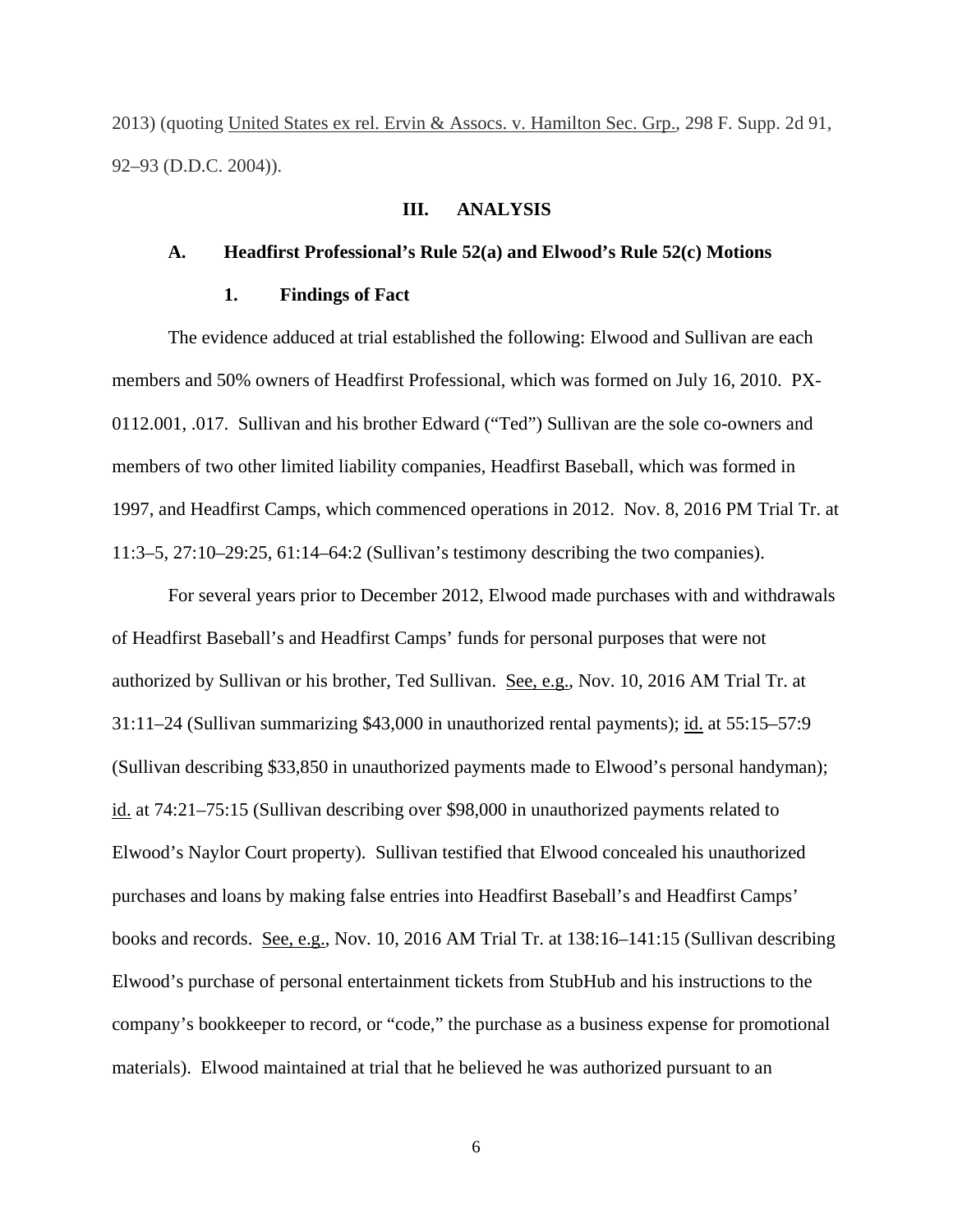agreement he had with Sullivan to use Headfirst Baseball's and Headfirst Camps' funds for personal expenses, see Nov. 16, 2016 PM Trial Tr. at 23:1–21, but the jury rejected his testimony and found Elwood liable for the unlawful conversion of those funds, see Verdict Form (Questions 1 & 2 and the jury's verdict).

During 2012, Elwood also made several loans to himself totaling \$600,000 from Headfirst Camps, although Sullivan had authorized only a single \$200,000 loan. See Nov. 8, 2016 PM Trial Tr. at 89:9–91:3 (Sullivan reciting a March 2012 email in which Elwood asked for a \$200,000 short-term loan and testifying that he, Sullivan, did not authorize any other loans to Elwood in 2012); Nov. 9, 2016 AM Trial Tr. at 10:6–15 (Sullivan's testimony that he was not aware that Elwood had borrowed \$600,000). Elwood subsequently repaid the \$600,000, Nov. 9, 2016 AM Trial Tr. at 42:13–14; however, while Elwood still had the \$600,000 loan outstanding during the fall of 2012, he persuaded Sullivan and Ted Sullivan to obtain a \$300,000 line of credit from Bank of America to enable Headfirst Camps and Headfirst Professional to pay bills and make payroll, see Nov. 28, 2016 AM Trial Tr. at 51:13–84:12 (Elwood's testimony regarding a series of events culminating in a \$300,000 line of credit being provided to pay outstanding invoices and payroll).

Sullivan first learned about Elwood's unauthorized expenditures in November 2012, after a conversation with the company's bookkeeper alerted him to Elwood's unauthorized loans. Nov. 9, 2016 AM Trial Tr. at 26:6–24. Sullivan confronted Elwood about the unauthorized loans on December 1, 2012. Id. at 33:21–34:21 (Sullivan recounting a telephone conversation with Elwood regarding the \$600,000 loan). A further investigation uncovered Elwood's credit card purchases. Id. at 50:14–52:16 (Sullivan's testimony about a letter he sent to Elwood regarding Sullivan's investigation of Elwood's credit card purchases). After receiving an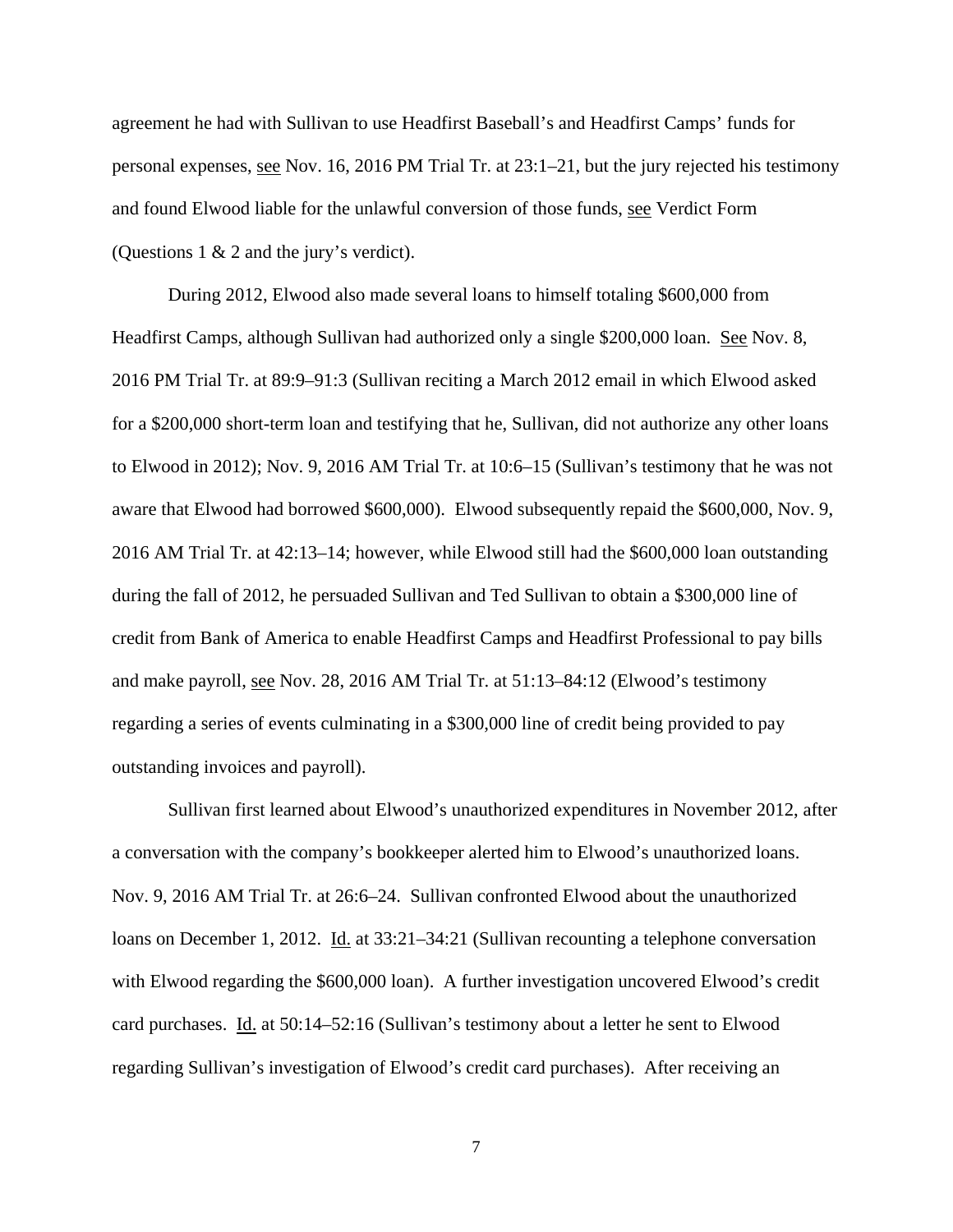unsatisfactory response from Elwood about his expenditures, id. at 54:8–55:14 (Sullivan stating that Elwood never explained the credit card charges about which Sullivan confronted him in December 2012), Sullivan terminated Elwood's relationship with all Headfirst companies, including Headfirst Professional, on December 28, 2012, effective December 31, 2012, id. at 57:15–59:1. Sullivan testified that he took this action because he believed that Elwood's thefts constituted a violation of the "morals clause" contained in the agreement between Headfirst Professional and the Red Sox major league baseball organization, which would have permitted the Red Sox organization to terminate its contract with Headfirst Professional. Nov. 15, 2016 AM Trial Tr. at 144:5–145:2 (Sullivan's testimony regarding his understanding of the "morals clause" in Headfirst Professional's contract with the Red Sox organization). Sullivan admitted, however, that the Headfirst Professional operating agreement did not authorize him to terminate Elwood's membership in the company. See id. at 16:19–23 (Sullivan's testimony that he could not identify a provision in the operating agreement allowing him to terminate Elwood as a member of Headfirst Professional).

Thereafter, in April 2013, Elwood caused Headfirst Professional's camper registration website to be shut down for several days. Nov. 14, 2016 PM Trial Tr. at 86:10–87:18, 91:9–10 (Sullivan's testimony describing the circumstances culminating in the freezing of the registration website). However, it was not typical for any Headfirst employee to access registered campers' information until the day before or the same day summer camps began in the month of June. Nov. 22, 2016 PM Trial Tr. at 24:12–26:6 (Elwood's testimony regarding Headfirst camp procedures). Also in April 2013, Elwood exchanged communications with Bank of America that resulted in that institution freezing Headfirst Professional's bank account, which at the time contained \$600,000. Nov. 14, 2016 PM Trial Tr. at 77:4–79:3 (Sullivan's testimony describing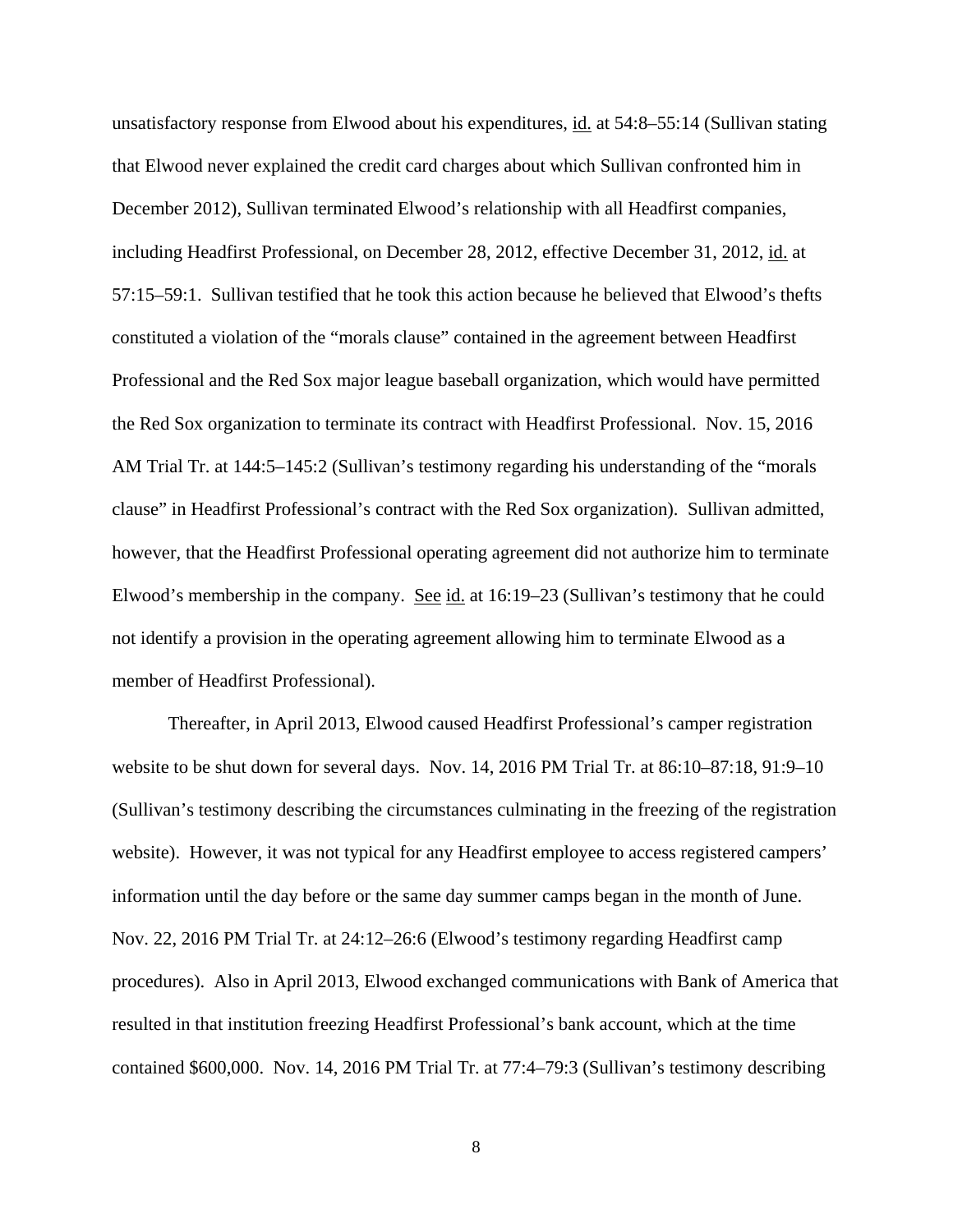the freezing of Headfirst Professional's Bank of America account); see also Nov. 22, 2016 PM Trial Tr. at 27:11–19. The funds in that account were therefore inaccessible for approximately two months between April and June 2013, Nov. 14, 2016 PM Trial Tr. at 80:13–15, and the account was unfrozen only after Sullivan agreed to hold Bank of America harmless from any claims Elwood might pursue against it, id. at 80:5–12. Finally, in August 2013, Elwood deprived Headfirst Professional of its access to its Google AdWords account, an advertising tool Headfirst Professional used to recruit potential campers. Id. at 55:7–58:11, 62:20–71:3 (Sullivan describing the function of the Google AdWords account, the changes made to the account in August 2013 that shut off Sullivan's access to the account, and Sullivan's efforts to regain access). Elwood testified that in taking these actions, he "was simply trying to accomplish and exercise [his] right as a manager and member of [Headfirst Professional]." Nov. 22, 2016 PM Trial Tr. at 28:9–10.

#### **2. Conclusions of Law**

-

#### **a. Headfirst Professional's Request for Injunctive Relief**

Elwood argues that Headfirst Professional's breach of fiduciary duty and breach of contract claims fail to provide a basis for the relief requested because there is no evidence that Headfirst Professional has made the requisite showing of harm or injury resulting from either claim, or that it has suffered or will suffer any irreparable injury that would justify the entry of injunctive relief. See Elwood's Opp'n to Headfirst Prof'l's Mot. at 4–15.<sup>[3](#page-8-0)</sup> Headfirst Professional's fiduciary breach and breach of contract claims require a showing of injury or damages. See Randolph v. ING Life Ins. & Annuity Co., 973 A.2d 702, 709 (D.C. 2009)

<span id="page-8-0"></span><sup>&</sup>lt;sup>3</sup> Headfirst Professional has stated that it does not intend to introduce any additional evidence as to damages because its claims seek only injunctive relief. See Headfirst Prof'l's Mot. at 1 ("Headfirst Professional submitted evidence in support of all of its claims in the liability phase of trial. Because Headfirst Professional is not pursuing damages, the claims do not require any additional showing of proof.").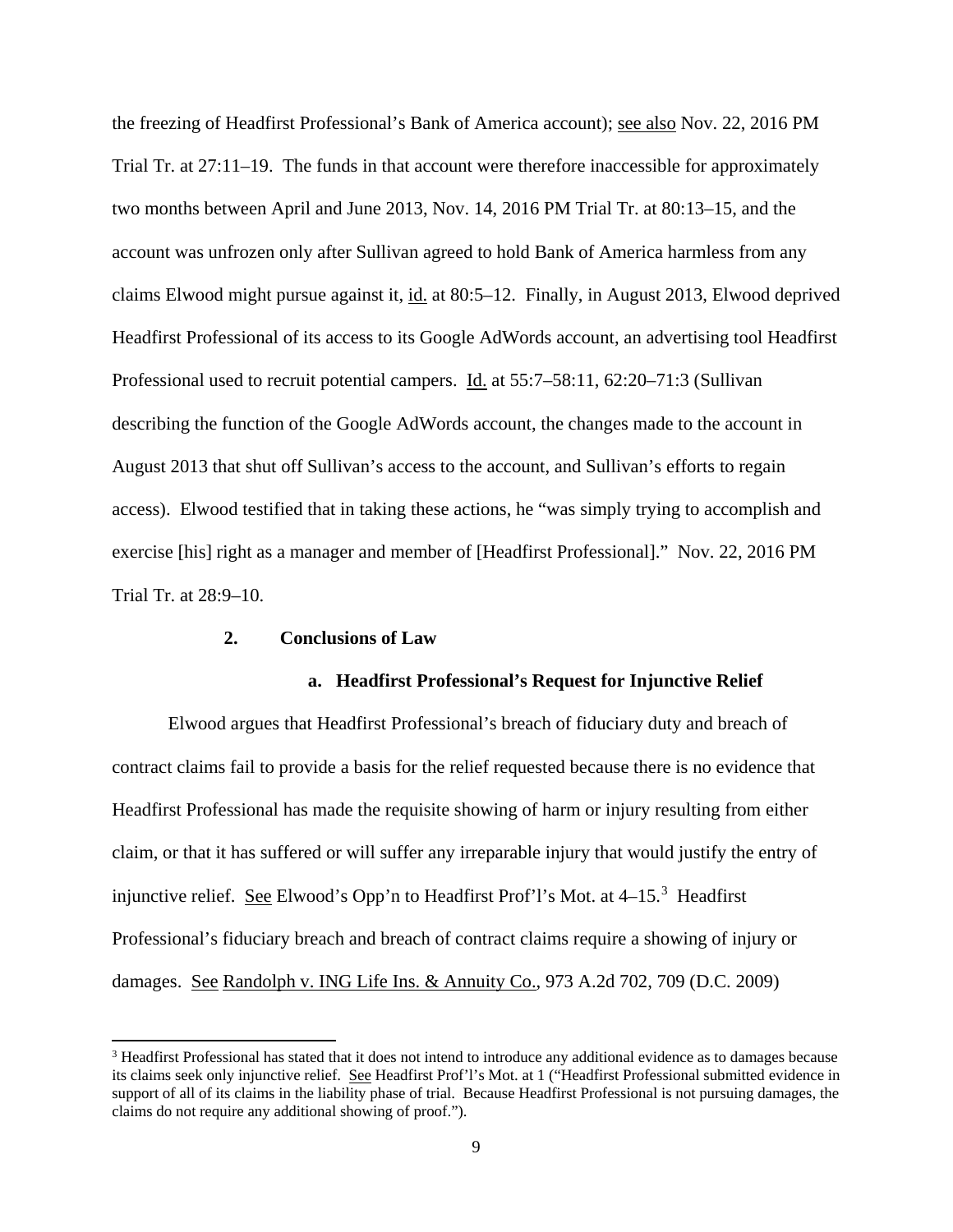("[B]reach of fiduciary duty is not actionable unless injury accrues to the beneficiary or the fiduciary profits thereby." (alteration in original) (quoting Beckman v. Farmer, 579 A.2d 618, 651 (D.C. 1990))); Tsinstolas Realty Co. v. Mendez, 984 A.2d 181, 187 (D.C. 2009) ("To prevail on a claim of breach of contract, a party must establish (1) a valid contract between the parties; (2) an obligation or duty arising out of the contract; (3) a breach of that duty; and (4) damages caused by [the] breach." (emphasis added)). And it is axiomatic that a party seeking the extraordinary remedy of injunctive relief must establish a substantial likelihood of success on the merits and the threat of irreparable harm. See Sherley v. Sebelius, 644 F.3d 388, 392 (D.C. Cir. 2011) ("A plaintiff seeking a preliminary injunction must establish [1] that [it] is likely to succeed on the merits, [2] that [it] is likely to suffer irreparable harm in the absence of preliminary relief, [3] that the balance of equities tips in [its] favor, and [4] that an injunction is in the public interest." (first, third, fifth, and seventh alterations in original) (quoting Winter v. Nat. Res. Def. Council, Inc., 555 U.S. 7, 20 (2008))); Cobell v. Norton, 391 F.3d 251, 258 (D.C. Cir. 2004) (because they are "extraordinary remed[ies]," injunctions "should be granted only when the party seeking the relief, by a clear showing, carries the burden of persuasion" (citing Mazurek v. Armstrong, 520 U.S. 968, 972 (1997))).

Headfirst Professional's claims rely primarily on the acts of "sabotage" perpetrated by Elwood after Sullivan terminated his employment in December 2012, namely, shutting down the company's Active.com registration system and Google AdWords account, and causing Bank of America to freeze the company's bank account. See Headfirst Prof'l's Proposed Findings at 2–3 (setting forth Elwood's conduct with regard to Active.com, Bank of America, and Google AdWords); see also id. at 2 ¶ 8 ("Based on that conduct by Elwood, on May 3, 2012, Headfirst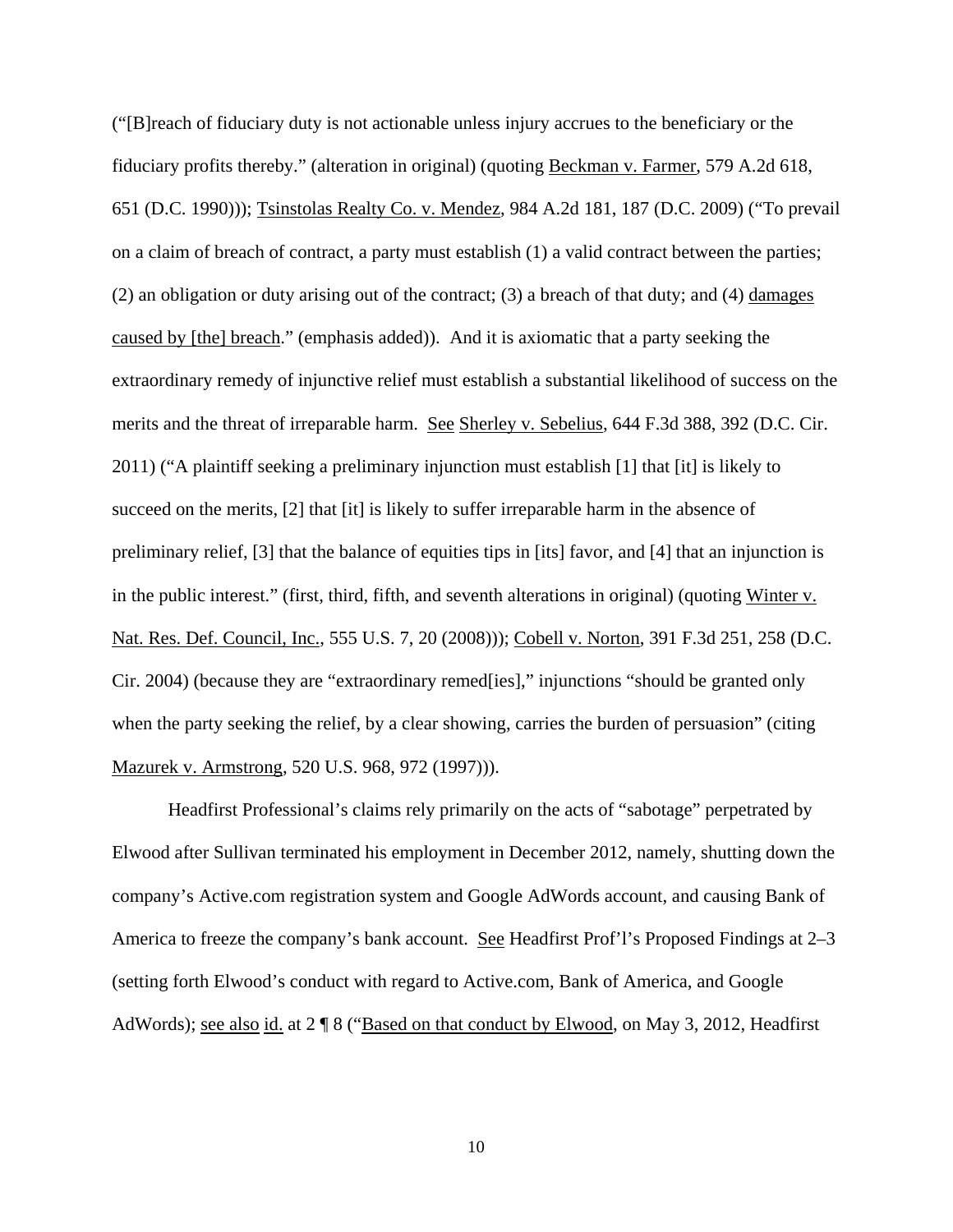Professional filed a lawsuit in D.C. Superior Court . . . ." (emphasis added)). Each act of "sabotage" is discussed below.

i. The Active.com camper registration system: Elwood argues persuasively that Headfirst Professional has failed to offer any evidence of any harm resulting from shutting down the Active.com registration system in April 2013. See Elwood's Opp'n to Headfirst Prof'l's Mot. at 7–8 (arguing that "there was no evidence adduced at trial that [Headfirst] Professional . . . lost a single camper as a result of the brief interruption to its online registration portal in 2013, or that Elwood's conduct even interfered with a single attempted registration" and citing evidence that "registration data was typically printed the week that [Headfirst] Professional . . . was holding the camp (i.e., sometime in the summer) and therefore would not have been used during the period of April 2013 in any event"). The Court therefore rejects Headfirst Professional's fiduciary breach and breach of contract claims to the extent that they rely on this conduct as the basis for obtaining the requested relief.

ii. The Bank of America account: Although Sullivan testified that freezing Headfirst Professional's bank account resulted in the company having "zero transactions for a period of two months," Headfirst Prof'l's Mot., Ex. A (Headfirst Prof'l's Proposed Findings) at 3 ¶ 22, the Court is persuaded by Elwood's contention that Headfirst Professional failed to put forth any evidence that freezing its bank account caused any harm, see Elwood's Opp'n to Headfirst Prof'l's Mot. at 9 ("[Headfirst] Professional . . . did not adduce any evidence that it was deprived of operating capital or that any bill went unpaid or purchase unmade.") And although Sullivan testified that he was forced to sign a "hold harmless" agreement in order to unfreeze the bank account, Headfirst Prof'l's Mot., Ex. A (Headfirst Prof'l's Proposed Findings) at 3–4, there is no evidence that entering into this agreement resulted in Headfirst Professional or Sullivan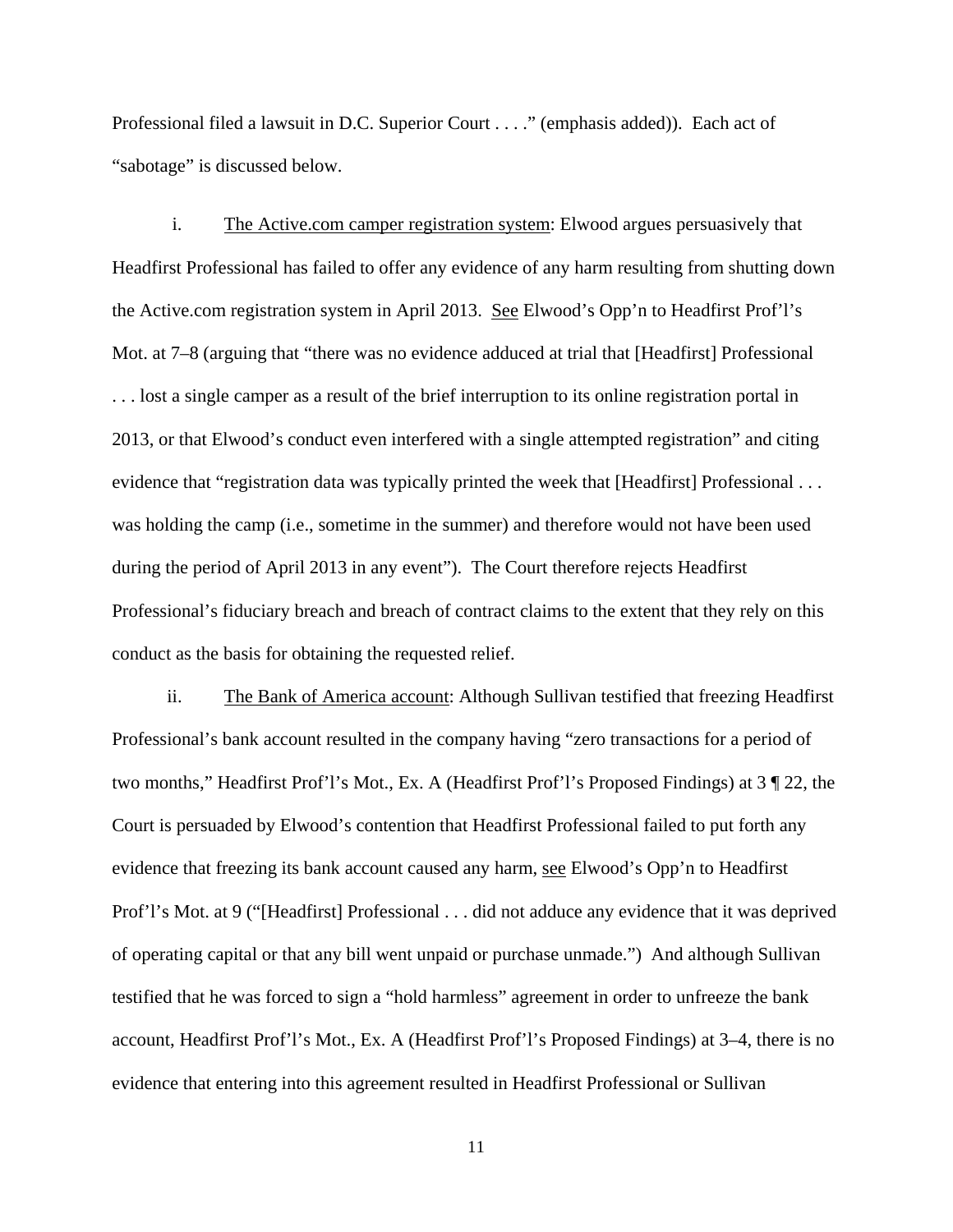sustaining any harm, see Elwood's Opp'n to Headfirst Prof'l's Mot. at 10 (contending, accurately, "that there is no evidence that anything ever happened to Sullivan because of [the hold harmless agreement]"). The Court therefore also rejects Headfirst Professional's fiduciary breach and breach of contract claims as grounds for awarding the requested relief based on the freezing of Headfirst Professional's bank account.

iii. The Google AdWords account: Sullivan testified that Headfirst Professional's marketing efforts were hampered in August 2013 by Elwood shutting down Headfirst Professional's Google AdWords account, which required him to expend resources to open a new account, and resulted Headfirst Professional losing the benefits derived from the longevity of the terminated account. See Headfirst Prof'l's Mot., Ex. A (Headfirst Prof'l's Proposed Findings) at 3 ¶ 20. However, no evidence was presented of the value derived from the longevity of the terminated account or whether there was an expense incurred to open a new account. Further, Sullivan's testimony regarding the impact of losing the Google AdWords account only raised the specter of a potential loss of customers, but Headfirst Professional adduced no evidence that fewer parents enrolled their children for participation in Headfirst Professional's camps as a result of losing the prior AdWords account. The Court therefore credits Elwood's argument that Headfirst Professional has failed to put forth any evidence of harm arising from the loss of its Google AdWords account, and the Court rejects Headfirst Professional's fiduciary breach and breach of contract claims as the basis for awarding the relief requested.

### **b. Whether Sullivan and Headfirst Professional Have a Sufficient Basis to Obtain a Judicial Order of Expulsion**

The Court must determine whether the evidence adduced at trial warrants Elwood's judicial expulsion from Headfirst Professional pursuant to the District of Columbia Limited Liability Company Act's ("LLC Act's") expulsion provision. See D.C. Code  $\S$  29-806.02(5).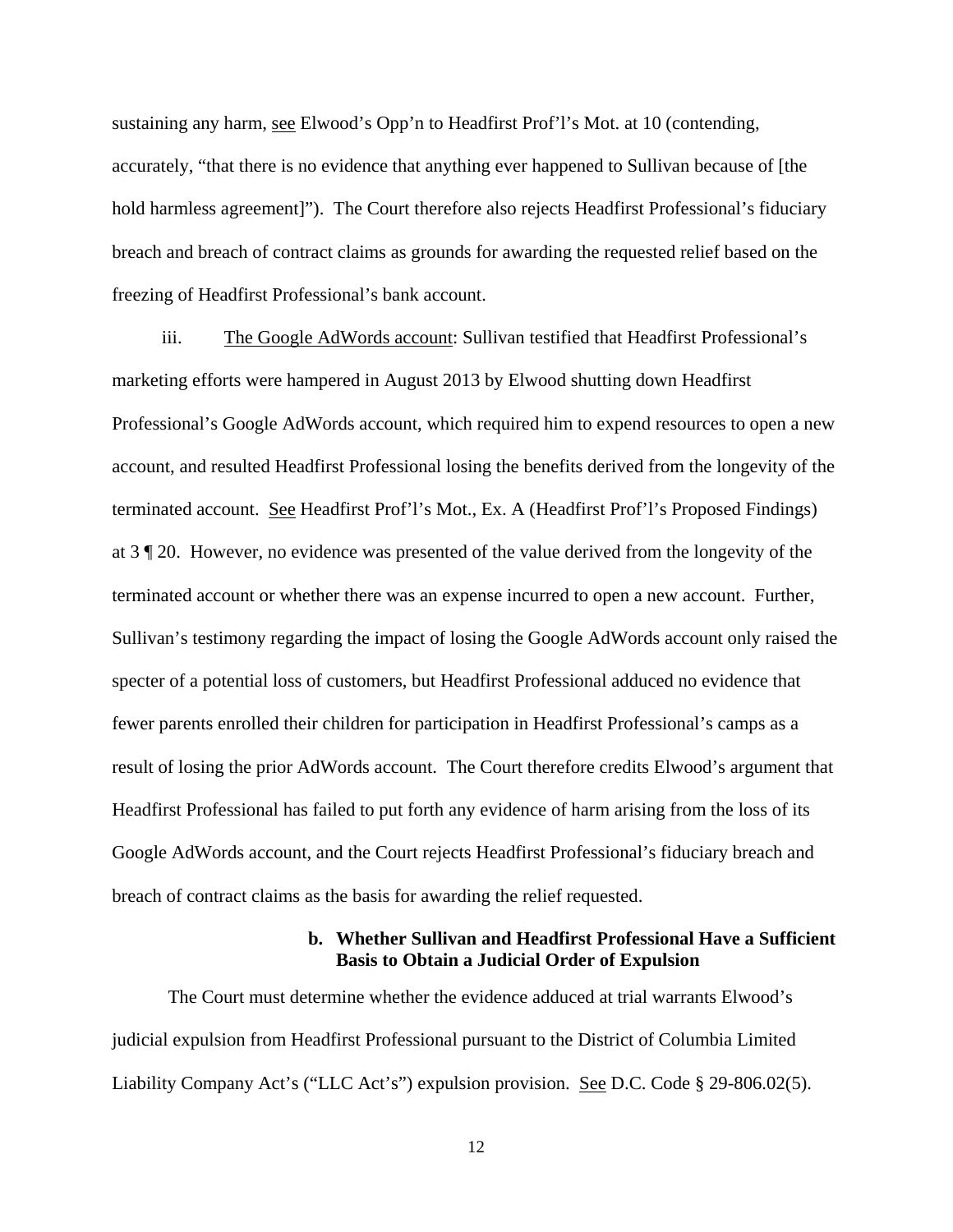To obtain relief under this provision of the District of Columbia Code, the plaintiffs must show that Elwood: (1) "[e]ngaged . . . in wrongful conduct that has adversely and materially affected" Headfirst Professional, id.  $\S 29-806.02(5)(A)$ ; (2) "[w]illfully or persistently committed . . . a material breach of the operating agreement," id.  $\S 29-806.02(5)(B)$ ; or (3) "[e]ngaged . . . in conduct relating to the company's activities which makes it not reasonably practicable to carry on the activities with the person as a member," id.  $\S 29-806.02(5)(C)$ .<sup>[4](#page-12-0)</sup>

First, consistent with the "actual harm" analysis above, the Court rejects Headfirst Professional's expulsion claim to the extent that it relies on the first prong of the expulsion provision, which requires a showing that Elwood "[e]ngaged . . . in wrongful conduct that has adversely and materially affected" Headfirst Professional's activities and affairs. D.C. Code § 29-806.02(5)(A) (emphasis added). However, the Court may base its judicial expulsion order on the second prong, which requires a showing that Elwood "willfully or persistently committed . . . a material breach of the operating agreement." Id. § 29-806.02(5)(B).

Whether Elwood's conduct constitutes a "material breach" of Headfirst Professional's operating agreement is a fact-intensive inquiry. See 3511 13th St. Tenants' Ass'n v. 3511 13th St., N.W. Residences, LLC, 922 A.2d 439, 445 (D.C. 2007) ("Whether a particular breach of a contract is 'material' is a classic issue of fact."). "A breach is material only if it relates to a matter of vital importance or if it goes to the essence [of the contract] and frustrates substantially

 $\overline{a}$ 

<span id="page-12-0"></span><sup>&</sup>lt;sup>4</sup> Elwood's counsel asserted that Headfirst Professional's expulsion counterclaim, by its language, did not include a claim for expulsion under D.C. Code § 29-806.02(5)(C), and that the counterclaim is limited to subsections (A) and (B) of that provision. See Feb. 2, 2017 Hearing Tr. at 20:7–21:11. In opposition, Headfirst Professional directed the Court to paragraphs 32 through 41 of its counterclaim, which set forth factual allegations about Elwood's conversion of Headfirst Camps' and Headfirst Baseball's funds, which are incorporated into Headfirst Professional's LLC Act claim by paragraph 69 of the counterclaim. See Feb. 2, 2017 Hearing Tr. at 34:19–36:9; see also Headfirst Prof'l's Countercl. ¶¶ 32–41, 69. While the Court understands this argument to mean that Elwood's conversion would justify his expulsion under subparagraph (C), see Headfirst Prof'l's Countercl. ¶¶ 69–72 (containing language that mirrors subparagraphs (A) and (B) only), the Court agrees with Elwood that a remedy under that subparagraph is not sufficiently pleaded in Count V of Headfirst Professional's counterclaim, and the Court will therefore disregard subparagraph (C) in its analysis.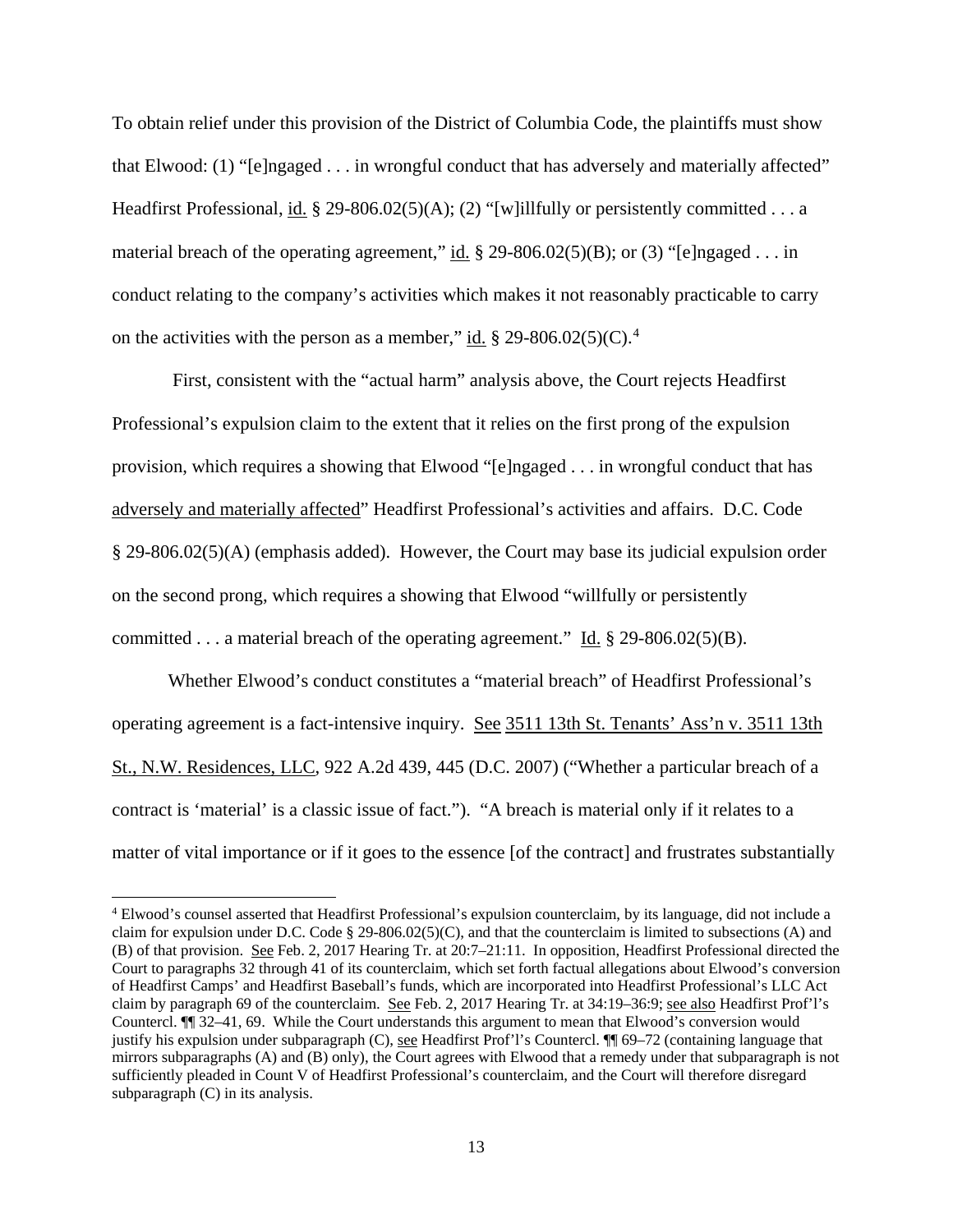the purpose for which the contract was agreed to by the injured party." Kreisch v. Vilsack, 931 F. Supp. 2d 238, 253 (D.D.C. 2013) (quoting America v. Mills, 714 F. Supp. 2d 99, 100 (D.D.C. 2010)). The evidence adduced at trial showed that Elwood converted Headfirst Baseball's and Headfirst Camps' funds, and the jury concluded that this conduct constituted a breach of the implied covenant of good faith and fair dealing contained in Headfirst Professional's operating agreement. Given the circumstances of this case, in which the operation of the several Headfirst entities was closely managed by both Elwood and Sullivan, the Court finds that Elwood's conversion of Headfirst Baseball's and Headfirst Camps' funds—companies Elwood managed in conjunction with Sullivan—and his acts of "sabotage" in 2013 with respect to Headfirst Professional—a company Elwood co-owned with Sullivan—relate to a matter of vital importance to the agreement between them, i.e., Sullivan's ability to rely on Elwood to act in good faith as a business associate. The Court therefore finds that Elwood's conduct warrants his expulsion as a member of Headfirst Professional pursuant to D.C. Code § 29-806.02(5)(B).

Elwood contends that, if the Court agrees that his judicial expulsion is proper, the Court lacks discretion to expel him retroactively, Elwood's Opp'n to Headfirst Prof'l's Mot. at 19–22, and that Headfirst Professional's request to retroactively expel him is an improper effort to prevent evidence of damages on Elwood's claims against Sullivan and Headfirst Professional from reaching the jury, id. at 16–18.<sup>[5](#page-13-0)</sup> Although the Court is unaware of any District of Columbia

 $\overline{a}$ 

<span id="page-13-0"></span><sup>&</sup>lt;sup>5</sup> At oral argument, Elwood raised, for the first time, the specter of a "Beacon Theatre[s] problem" should the Court retroactively expel him from Headfirst Professional, see Feb. 2, 2017 Hearing Tr. at 85:9–25, but having reviewed the applicable case law and the parties' supplemental briefs on the applicability of the Beacon Theatres rule to this case, the Court agrees with the plaintiffs that no such "problem" exists. The Beacon Theatres decision stands for the proposition that "[i]f there are factual issues common to both legal and equitable claims joined in the same suit, any party has a right to a jury trial determination of those issues before the court rules on the equitable claim." Dawson v. Contractors Transp. Corp., 467 F.2d 727, 733 (D.C. Cir. 1972) (citing Beacon Theatres, Inc. v. Westover, 359 U.S. 500 (1959), and Dairy Queen, Inc. v. Wood, 369 U.S. 469 (1962)). No such commonality of factual issues exists here because the Court's determination of Elwood's judicial expulsion as a member of Headfirst Professional turns on facts relating to his conversion and post-termination conduct, whereas the jury's determination of damages relating to Sullivan and Headfirst Professional's exclusion of Elwood from management of Headfirst Professional would turn on the finding that has already been made, i.e., that Sullivan did not have the authority under the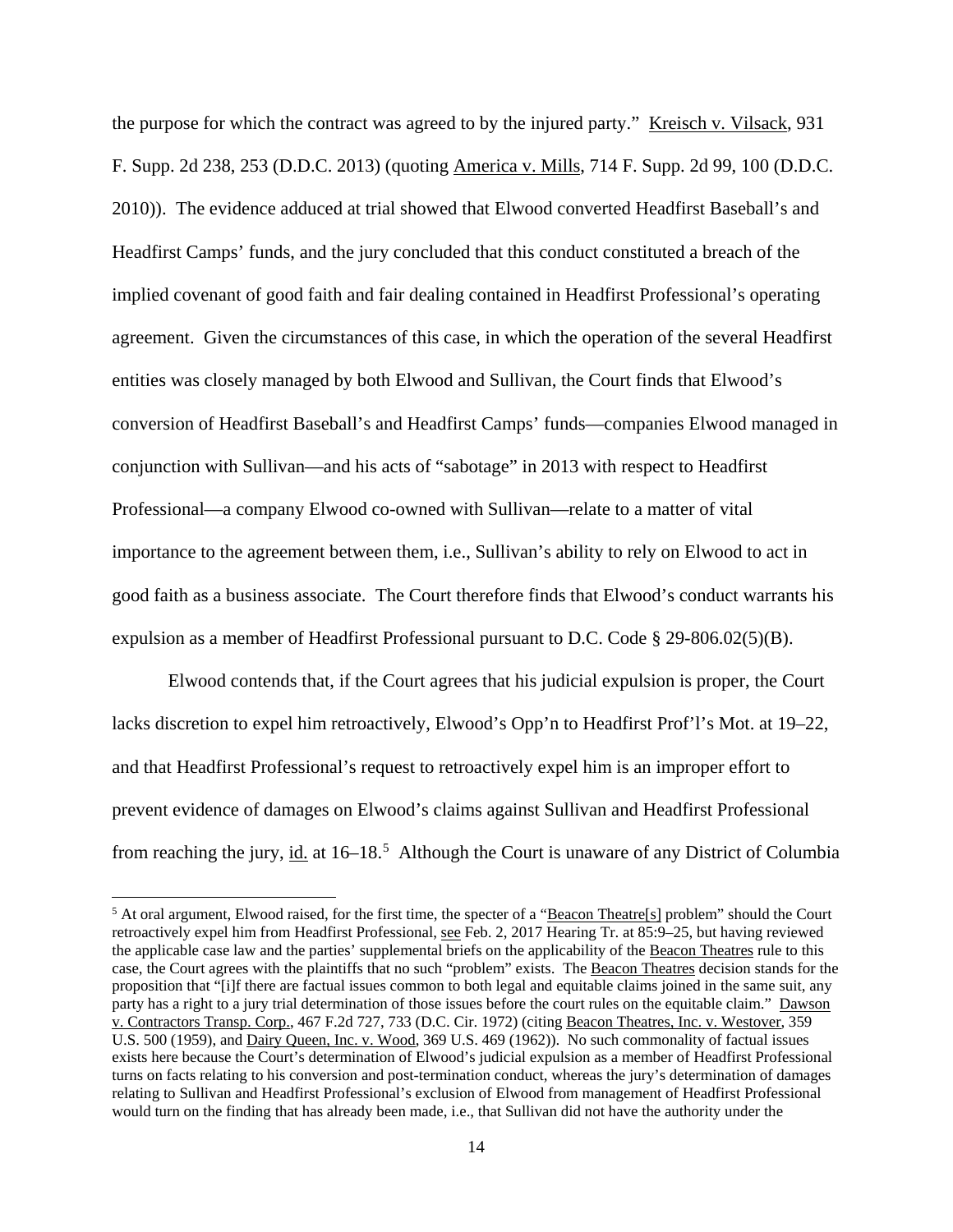case law on the issue of retroactive expulsion, the opinion of the Court of Appeals of Utah in Holladay v. Storey, 307 P.3d 584 (Utah Ct. App. 2013), is instructive. In that case, two members of an LLC sought to expel the third member of the company due to his misconduct in connection with his management of the company. Id. at 588. The trial court expelled the third member and backdated his expulsion "to December 31, 2005, based on the parties' conduct," concluding that "this date was appropriate due to [the member's] mismanagement, misconduct, dishonesty, breach of fiduciary duty, and lack of success as a manager as of that date." Id. at 589. The court also stated that "it was not until 2005" that the other two members "started to 'seriously' follow the [operating agreement] and statutes." Id. The Utah Court of Appeals affirmed the trial court's retroactive expulsion, stating that the trial court

could have backdated [the member's] expulsion as early as 2003 based on his misconduct. Yet, the trial court also found that [the other two members] did not conduct themselves according to the [operating agreement] or the [Utah LLC] Act, or seek to remove [the member] as a member before 2005, when they first requested a preliminary injunction.

Id. at 593. Holladay illustrates that although a court has discretion to retroactively expel a member of a limited liability company, it should do so only after taking into consideration the circumstances present in each case, instead of employing a formulaic or rigid application of the statute. The Court agrees with the Utah Court of Appeals' approach and therefore rejects Elwood's argument that it lacks discretion to backdate Elwood's expulsion.

Here, Headfirst Professional seeks an order expelling Elwood as of December 28, 2012, the date on which Sullivan terminated Elwood's management of Headfirst Professional. Headfirst Prof'l's Mot. at 2. But Headfirst Professional waited for over four months before filing its lawsuit in the Superior Court. See Headfirst Professional's Proposed Findings at 3 (stating

<u>.</u>

Headfirst Professional operating agreement or the LLC Act to unilaterally terminate Elwood's membership in December 2012, see Verdict Form, Questions 10 & 11.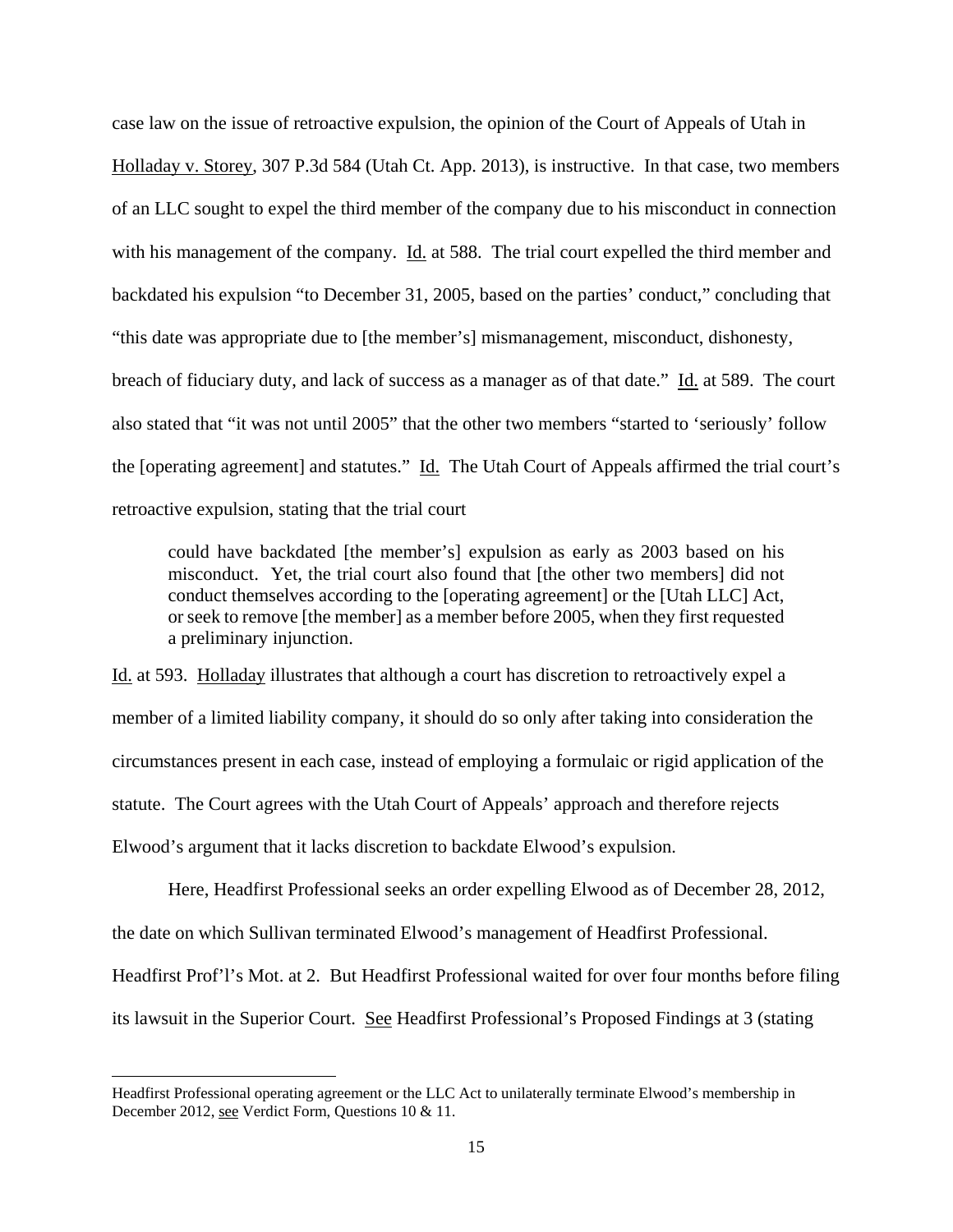that Headfirst Professional did not file its suit until May 3, 2013). This delay suggests that the filing of Headfirst Professional's lawsuit was prompted not by Elwood's conversion of funds from Headfirst Baseball and Headfirst Camps, which led to the termination of his management of the company in December 2012, but by his post-termination acts of "sabotage," two of which occurred shortly before Headfirst Professional filed its lawsuit in the Superior Court. See supra at 8–9 (setting forth the Court's findings of fact regarding Elwood's conduct in April and August 2013). Just as the court in Holladay based its determination of the appropriate expulsion date on the parties' conduct, and in light of the circumstances present in this case, the Court concludes that May 3, 2013, the date Headfirst Professional filed its complaint in Superior Court, is the appropriate retroactive date for Elwood's judicial expulsion.

 Accordingly, the Court will (1) enter judgment in favor of Elwood on Headfirst Professional's breach of fiduciary duty and breach of contract claims; and (2) enter judgment in favor of Headfirst Professional on its claim for judicial expulsion pursuant to D.C. Code  $\S 29-806.02(5)(B)$  $\S 29-806.02(5)(B)$  $\S 29-806.02(5)(B)$ , retroactive to May 3, 2013.<sup>6</sup>

### **B. Sullivan and Headfirst Professional's Rule 50 Motion**

<u>.</u>

#### **1. Elwood's Partnership and Accounting Counterclaims**

In their Rule 50 motion, Sullivan and Headfirst Professional argue that Elwood's partnership claim should fail for three reasons: (1) the claims are equitable in nature and thus barred by Elwood's unclean hands; (2) the partnership owns no assets; and (3) the partnership

<span id="page-15-0"></span><sup>6</sup> Because Elwood's arguments in his Rule 52 motion essentially track the arguments made in his opposition to Headfirst Professional's Rule 52 motion, discussed above, see generally Elwood's Rule 52 Mot.; see also Feb. 2, 2017 Hearing Tr. at 46:20–24 (defense counsel agreeing with the Court that Elwood's arguments in opposition to Headfirst Professional's motion also address Elwood's Rule 52 motion), the Court will issue an order: (1) granting Elwood's Rule 52 motion with respect to Headfirst Professional's breach of fiduciary duty and breach of contract claims; and (2) denying Elwood's Rule 52 motion with respect to Headfirst Professional's judicial expulsion claim.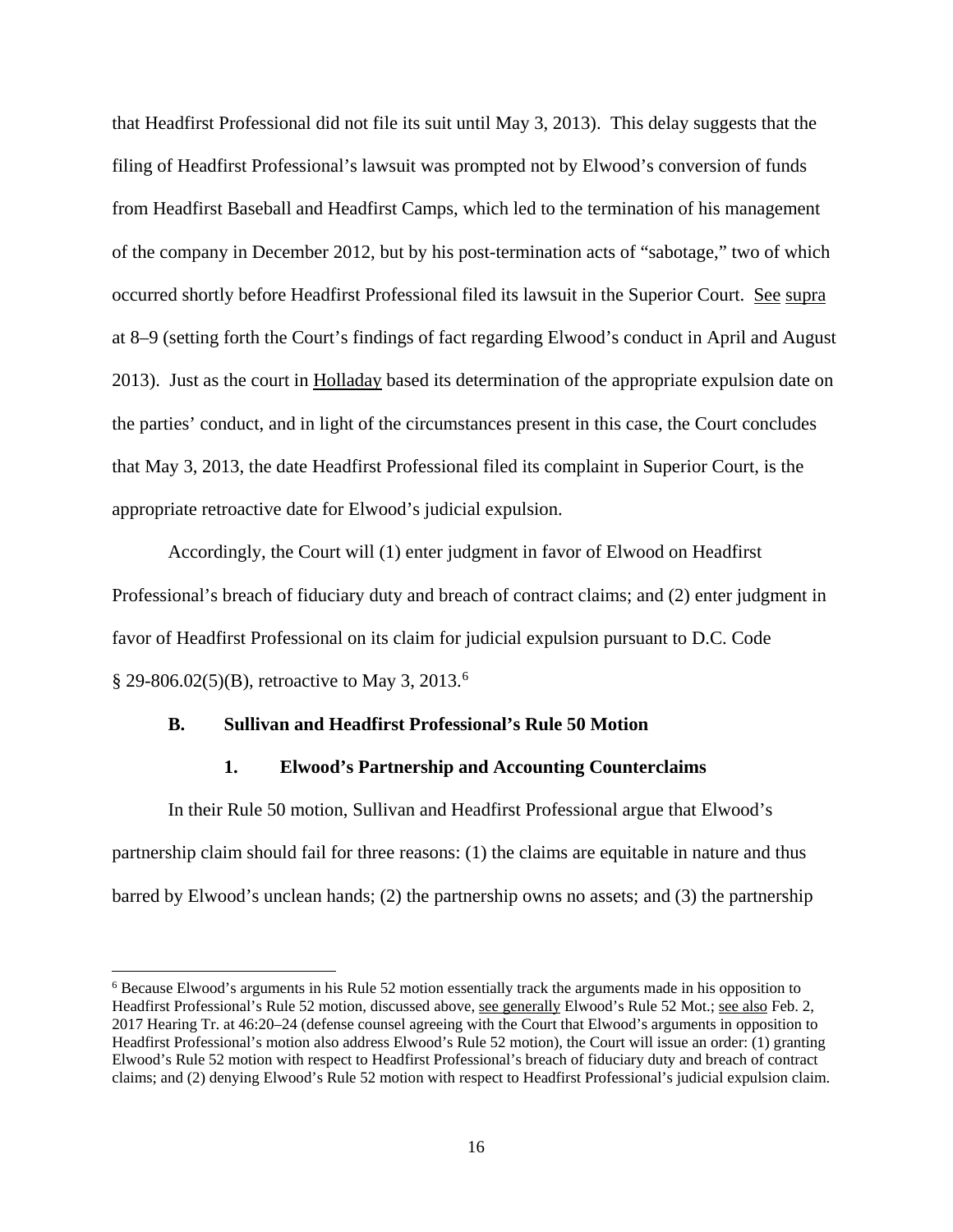was "wound up" as soon as Sullivan terminated Elwood's association with the Headfirst LLCs in December 2012, which effected Sullivan's dissociation from the partnership. Pls.' Damages Mot. at 2–7. Because the Court previously considered and ultimately rejected the plaintiffs' unclean hands argument in a prior Rule 50 hearing, see Dec. 9, 2016 Hearing Tr. at 36–59 (argument and ruling on the plaintiffs' motion for judgment on Elwood's partnership claim), and in light of the fact that the Court submitted the partnership claim to the jury, see Verdict Form (Question 3), the Court will not revisit at this stage arguments that were previously rejected. The Court will therefore focus its analysis on the latter two arguments.

#### **a. Sullivan's "Dissociation" from the Headfirst Partnership**

The plaintiffs contend that on December 28, 2012, Sullivan dissociated himself from the partnership-at-will the jury concluded he and Elwood had created, when he sent Elwood a letter terminating Elwood's relationship with all of the Headfirst LLCs, Pls.' Damages Mot. at 6, and as a result, the partnership was immediately dissolved and wound up, and because the partnership has no assets (as asserted by the plaintiffs), no accounting is necessary because there are no profits to distribute, id. at 7 (citing D.C. Code § 29-608.01(1) ("A partnership is dissolved, and its activities and affairs shall be wound up, only upon the occurrence of the following events . . . (1) In a partnership at will, the partnership's having notice from a partner . . . of that partner's express will to withdraw as a partner, or on a later date specified by the partner."); see also D.C. Code § 29-601.02(11) ("'Partnership at will' means a partnership in which the partners have not agreed to remain partners until the expiration of a definite term or the completion of a particular undertaking.").

In opposition, Elwood asserts that the plaintiffs should not be allowed to rely on Sullivan's dissociation from the Headfirst partnership as a bar to Elwood's partnership and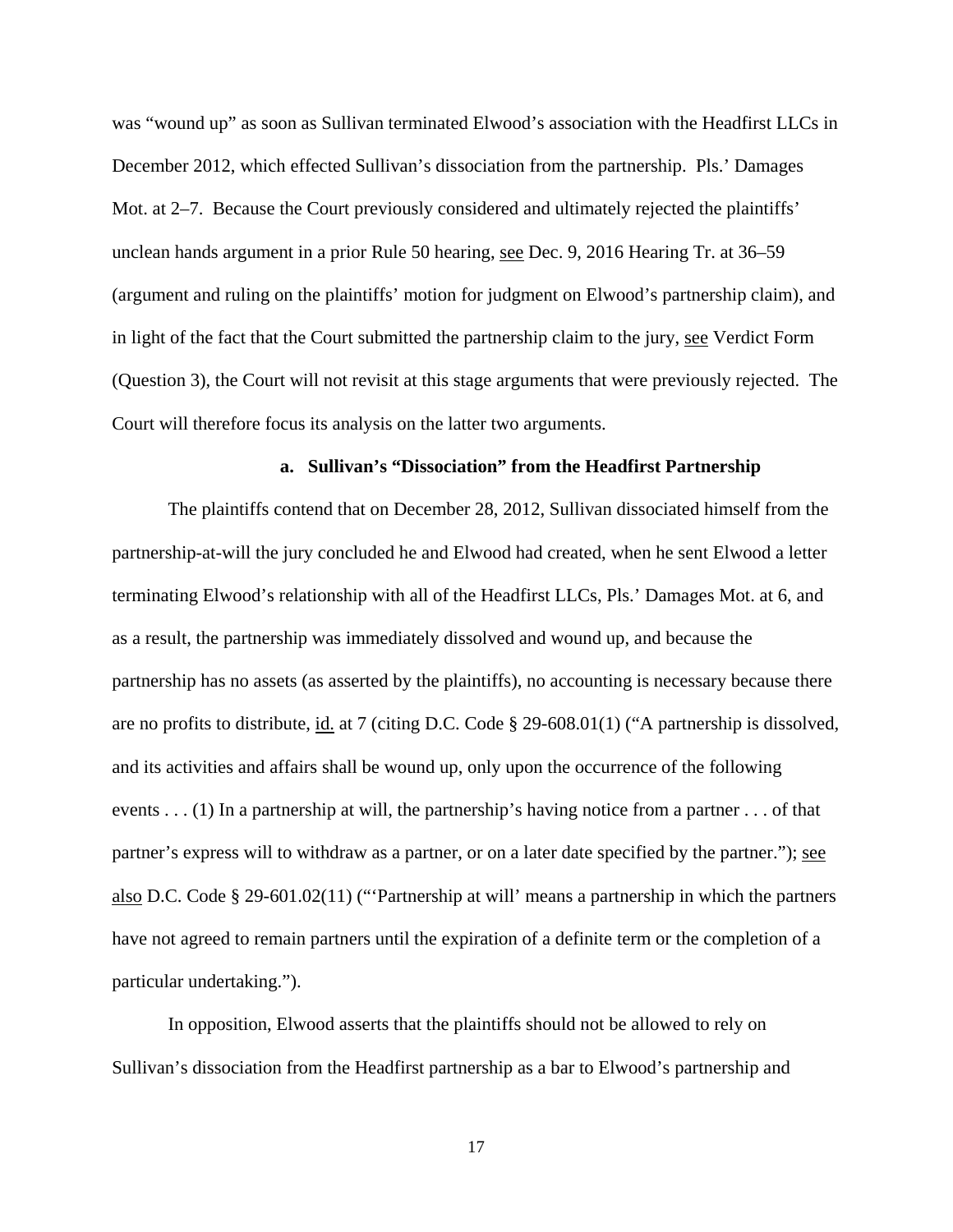accounting claims because this theory was never raised in the plaintiffs' answer or defenses to Elwood's counterclaim. See Elwood's Opp'n to Pls.' Damages Mot. at 18 ("Sullivan could have, but never pled in the alternative that, were a partnership to exist, he withdrew from that partnership.") The Court agrees that the "dissociation" theory, raised for the first time in the plaintiffs' Rule 50 motion, is untimely because it should have been pleaded in the plaintiffs' responsive pleadings, and at this late juncture, would constitute an improper amendment to the plaintiffs' pleadings. See Fed. R. Civ. P. 12(b) ("Every defense to a claim for relief in any pleading must be asserted in the responsive pleading if one is required.").

#### **b. The Headfirst Partnership's Assets**

To support their argument that Elwood's partnership and accounting claims should not proceed to the damages phase, the plaintiffs largely revisit their previously-rejected arguments that the Headfirst partnership and the several Headfirst LLCs could not coexist. See Pls.' Damages Mot. at 3–6 (arguing that the Headfirst partnership has no assets because all of the business assets belong to the various Headfirst LLCs). In opposition, Elwood argues that the Headfirst partnership was a "service business" whose "value comes from its power to attract returning customers year after year, an intangible asset called goodwill," Elwood's Opp'n to Pls.' Damages Mot. at 8; see also id. ("This is the asset that was valuable to STEEL when it made a multi-million dollar offer to Elwood and Sullivan to purchase all of the Headfirst business and not a particular LLC."), and that he should be permitted to present the value of this asset to the jury, see id.

In response, the plaintiffs assert that any evidence based on the alleged value of the Headfirst partnership's goodwill is precluded by the Court's denial of Elwood's motion to amend his counterclaims to include allegations regarding Sullivan's alleged misappropriation of that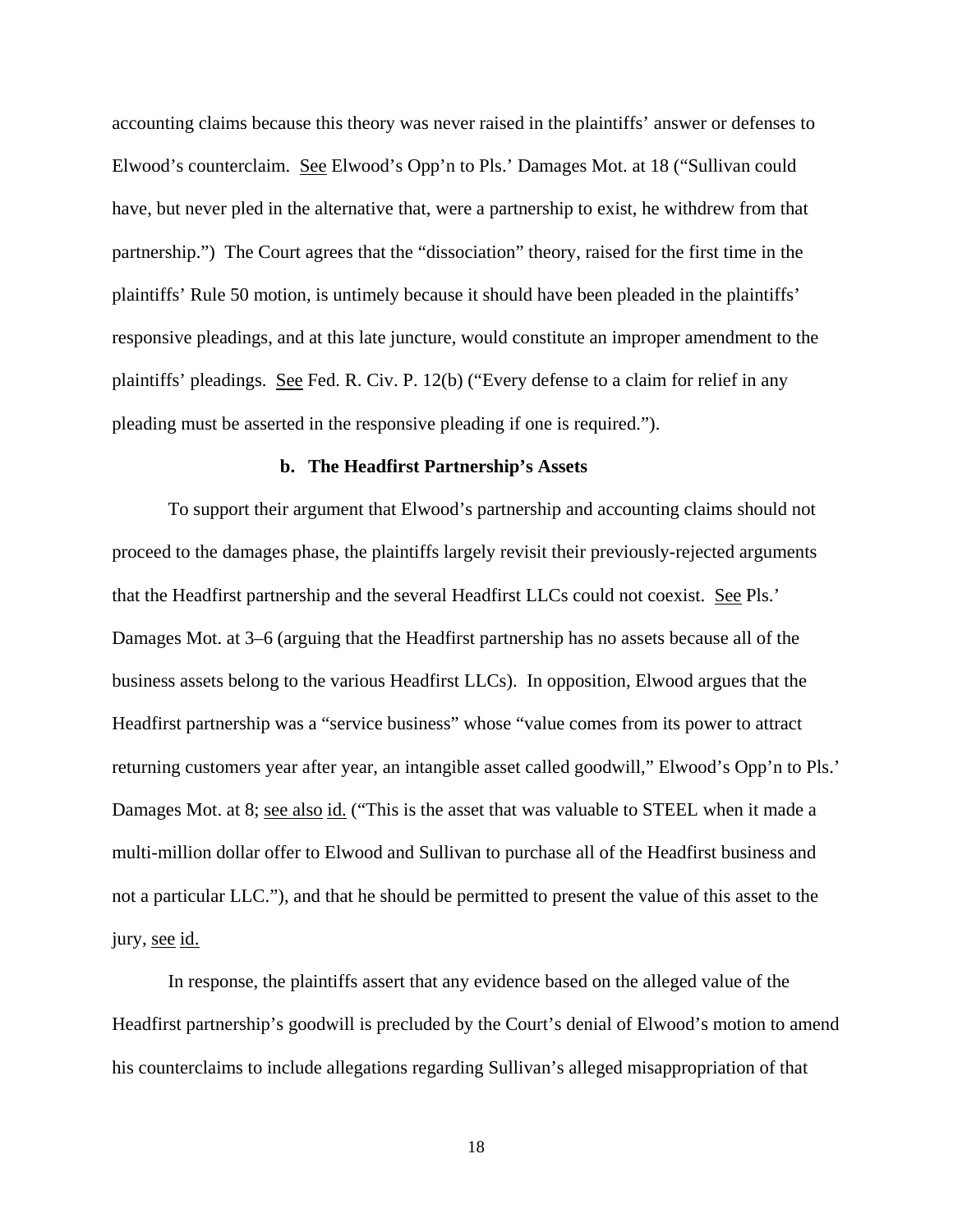asset. Feb. 2, 2017 Hearing Tr. at 76:15–20; see also Elwood's Mot. to Amend, Ex. B, ¶¶ 160, 162, 174–77 (proposed amended allegations asserting that Sullivan misappropriated the Headfirst partnership's goodwill); Headfirst Baseball LLC v. Elwood, \_\_\_ F. Supp. 3d \_\_\_, \_\_\_, 2016 WL 4574622, at \*5–6 (D.D.C. Sept. 1, 2016) (Walton, J.) (denying as untimely Elwood's motion to amend his counterclaim to add, inter alia, the same allegations regarding Sullivan's alleged misappropriation of goodwill). The Court agrees that any evidence relating to Sullivan's alleged misappropriation of goodwill cannot be presented in the damages phase of the trial, because allowing that evidence to be presented to the jury would in effect vitiate the Court's previous ruling on Elwood's motion to amend. Because evidence of Headfirst partnership's goodwill is the only evidence Elwood seeks to present in the damages phase regarding his partnership and accounting claims, see generally Elwood's Opp'n to Pls.' Damages Mot. at 7–8, the Court will grant the plaintiffs' motion for judgment with respect to damages on these claims.<sup>[7](#page-18-0)</sup>

## **2. Elwood's Counterclaim under the District of Columbia Limited Liability Company Act**

Having concluded that judicial expulsion of Elwood as a member of Headfirst Professional is appropriate, but retroactive only to May 3, 2013, see supra at 15, the Court concludes that Elwood is potentially entitled to damages for the period between December 28, 2012, and May 3, 2013, as a result of the jury's finding that Sullivan and Headfirst Professional violated the LLC Act by terminating Elwood's management of the company. See Verdict Form (Questions 13 & 14 and the jury's verdict). The plaintiffs contend, however, that "the same

 $\overline{a}$ 

<span id="page-18-0"></span><sup>&</sup>lt;sup>7</sup> In any case, as the Court has indicated during hearings on several occasions, it appears that the evidence establishes only that the Headfirst partnership functioned as a management company dedicated to managing and growing the business of the various Headfirst LLCs. As such, the Court fails to appreciate how such a management company would have any assets or value beyond those generated by the underlying LLCs, and therefore, even under Elwood's assertion that "goodwill" comprises the Headfirst partnership's assets, the Court cannot conceive of a circumstance in which the value of that goodwill should not be credited to the underlying Headfirst LLCs that actually comprised the camps that the Headfirst partnership merely managed.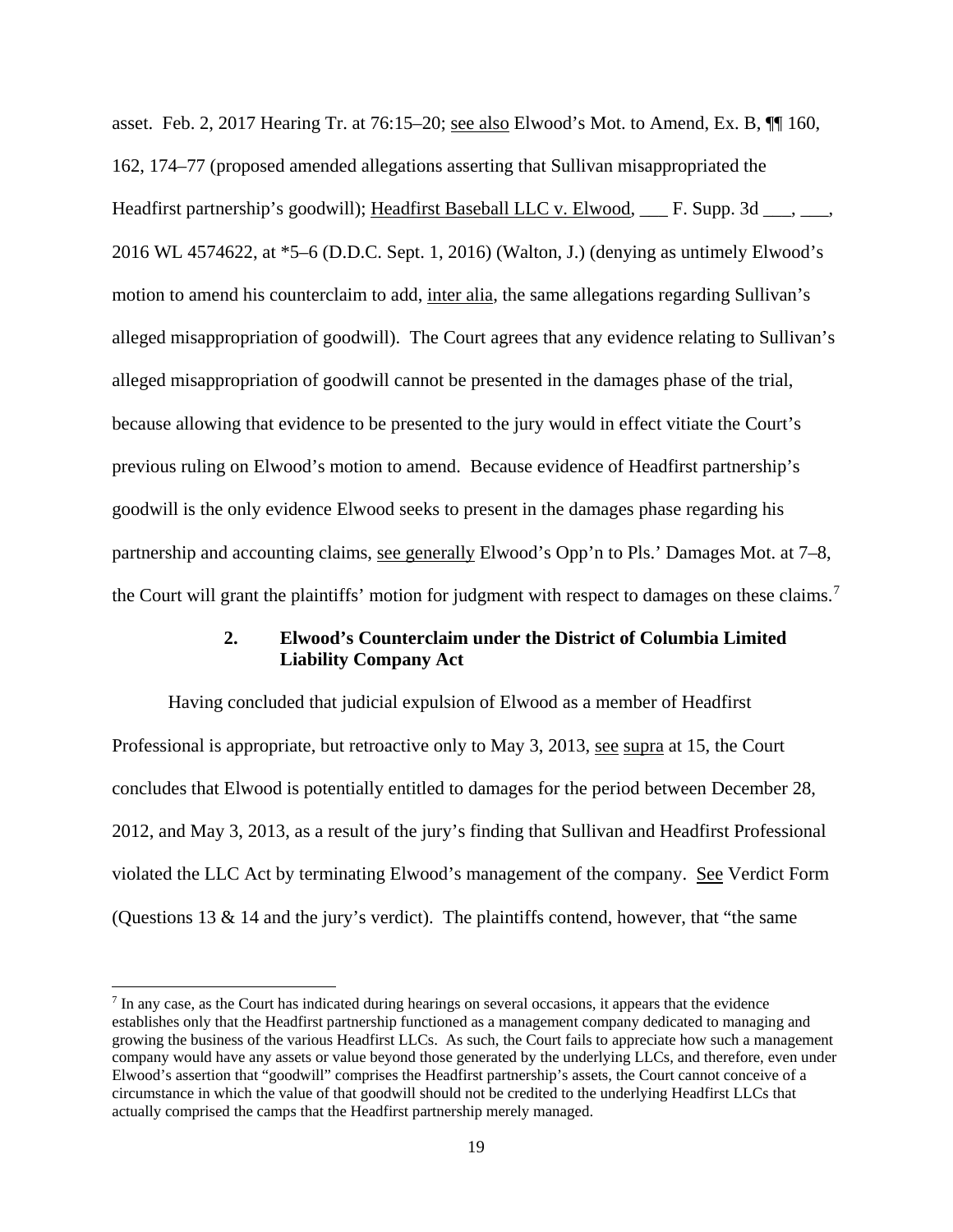[contractual] defenses that apply to Elwood's breach of the Headfirst Professional operating agreement claim should apply to his statutory claim," and therefore, that Elwood's LLC Act claim is defeated by the jury's finding that Elwood breached the implied covenant of good faith and fair dealing by converting Headfirst Baseball and Headfirst Camps funds. See Pls.' Damages Mot. at 8. In a similar vein, the plaintiffs also argue that they are entitled to judgment with respect to damages on Elwood's LLC Act claim because Elwood's rights as a member of Headfirst Professional are governed by the Headfirst Professional operating agreement, and not by the default provisions of the LLC Act. See id.

The plaintiffs' arguments conflate Elwood's breach of contract claim with his LLC Act claim. Elwood's LLC Act claim sought to establish that Sullivan and Headfirst Professional unilaterally excluded Elwood from the management of Headfirst Professional without first obtaining a judicial order, in violation of the LLC Act, see Elwood's Am. Countercl. ¶ 104, a claim the jury credited, see Verdict Form (Questions 13 and 14 and the jury's verdict), which consequently entitles him to be "compensated . . . for the value of his ownership share in [Headfirst] Professional . . . , subject to debts, obligations, or liabilities owed to the other members in" Headfirst Professional, Elwood's Am. Countercl. ¶ 107. In support of his position, Elwood references provisions of the LLC Act pertaining to what occurs after a person is dissociated from his membership in a limited liability company. See id. ¶ 108 (citing D.C. Code § 29-806.02(5) (setting forth the grounds for judicial expulsion of an LLC member); § 29-806.03 (detailing the effect of a member's dissociation from an LLC, including that "any transferable interest owned by a person immediately before dissociation in the person's capacity as a member is owned by the person solely as a transferee"); and § 29-805.01 (providing that a "transferable interest is personal property")). Thus, although Elwood's breach of contract and LLC Act claims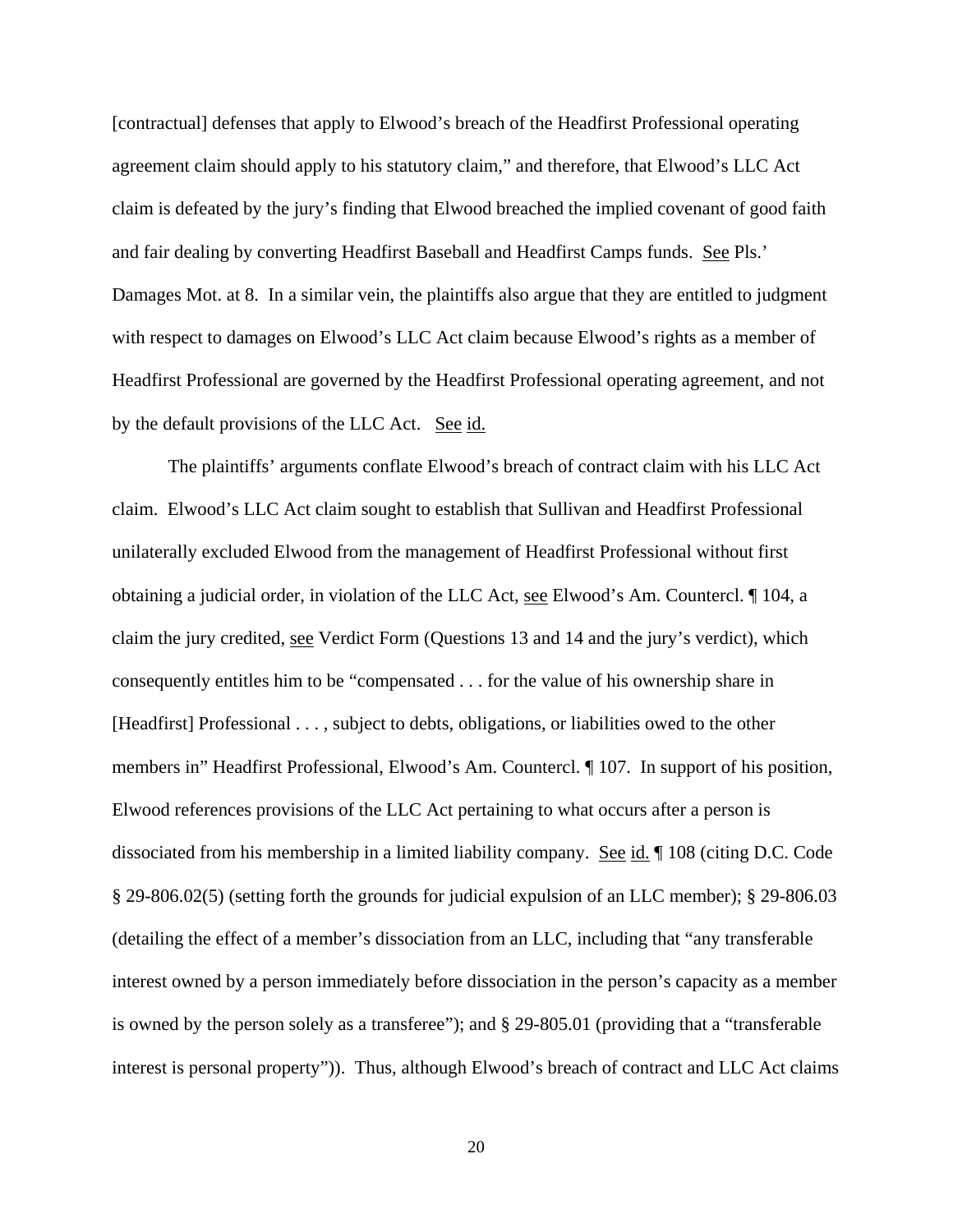share a factual nexus—Sullivan's termination of Elwood from his association with Headfirst Professional—the Court finds these claims to be distinct and will therefore reject the plaintiffs' assertions that their contractual defenses apply equally to Elwood's LLC Act claim and that this claim is precluded by the existence of the Headfirst Professional operating agreement.

The inquiry does not end there, however. Elwood seeks to prove, as damages he is entitled to recover based on his LLC Act claim, that after he was terminated, Sullivan diverted "in excess of \$2,795,000 of [Headfirst Professional's] profits to Headfirst Baseball LLC and Headfirst Camps LLC," Elwood's Opp'n to Pls.' Damages Mot. at 24. At oral argument, the plaintiffs opined that evidence of the alleged diversion of Headfirst Professional's profits cannot be presented to the jury because the Court denied Elwood's June 2016 motion to amend his counterclaim, which had as its basis the same alleged diversion. See Feb. 2, 2017 Hearing Tr. at 55–57; see also Elwood's Mot. to Amend, Ex. B ¶¶ 102, 111 (proposed additional allegation that Sullivan "[d]ivert[ed] funds of Professional Sports LLC to Headfirst Baseball LLC and/or Headfirst Camps LLC, the profits of which Sullivan has wrongfully claimed as his own"). The Court agrees that allowing Elwood to introduce evidence of the alleged diversion of funds from Headfirst Professional to Headfirst Baseball and Headfirst Camps would permit an end-run around the Court's September 2016 opinion denying Elwood's motion to amend his counterclaim as untimely. See Headfirst Baseball, \_\_\_ F. Supp. 3d at \_\_\_, 2016 WL 4574622, at \*6 (concluding that Elwood failed to establish good cause for his request to amend his counterclaim long after the Court's scheduling deadlines had passed). Therefore, because Elwood relies on the "diversion" evidence to support his claim for damages on his LLC Act claim, see generally Elwood's Opp'n to Pls.' Damages Mot. at 23–24, the Court will grant judgment in favor of the plaintiffs on Elwood's LLC Act claim.